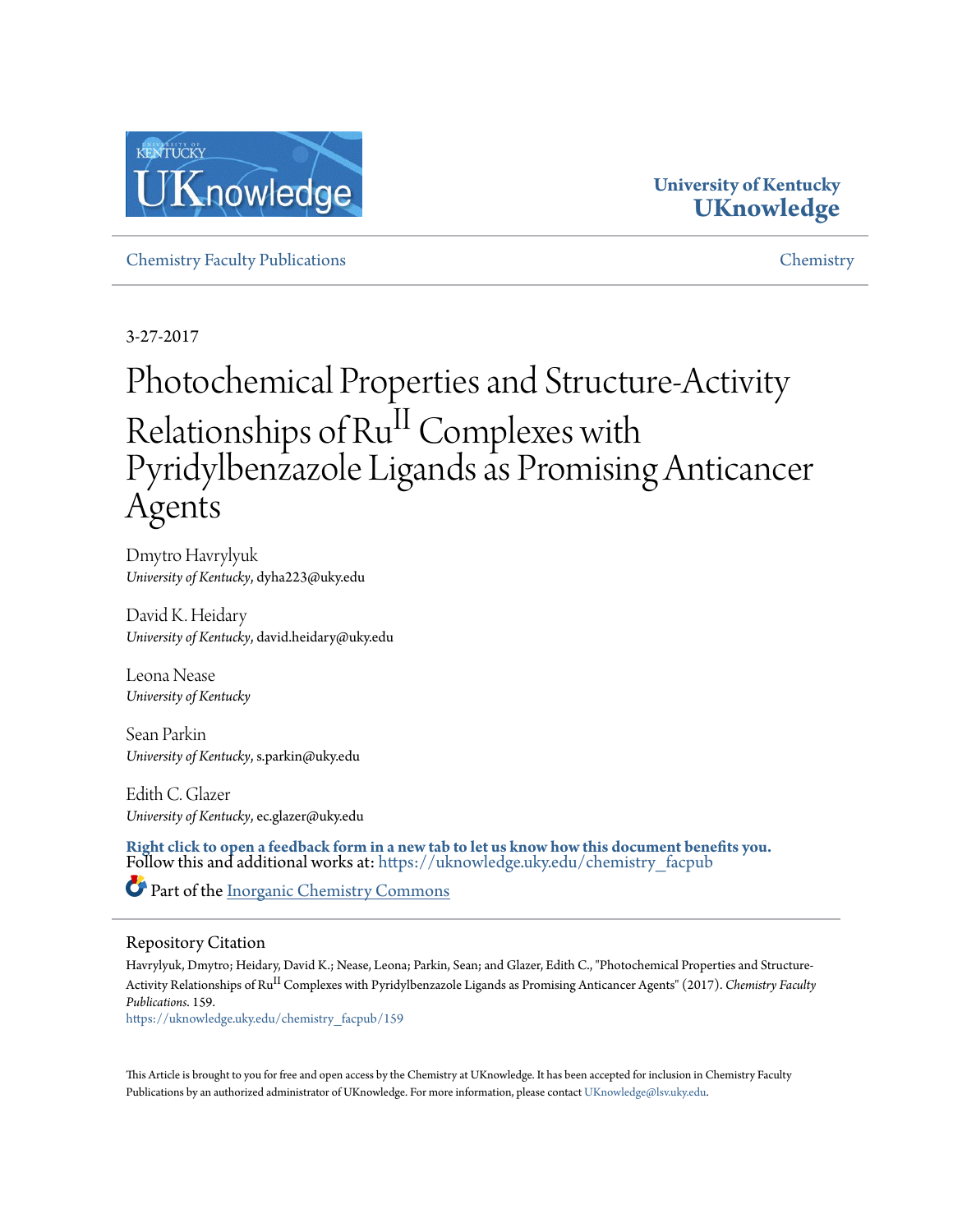**Photochemical Properties and Structure-Activity Relationships of Ru II Complexes with Pyridylbenzazole Ligands as Promising Anticancer Agents**

#### **Notes/Citation Information**

Published in *European Journal of Inorganic Chemistry*, v. 2017, issue 12, p. 1687-1694.

© 2017 WILEY‐VCH Verlag GmbH & Co. KGaA, Weinheim

The copyright holder has granted the permission for posting the article here.

This is the peer reviewed version of the following article: Havrylyuk, D., Heidary, D. K., Nease, L., Parkin, S., & Glazer E. C. (2017). Photochemical properties and structure–activity relationships of ru<sup>II</sup> complexes with pyridylbenzazole figands as promising anticancer agents. *European Journal of Inorganic Chemistry*, *2017*(12), 1687-1694, which has been published in final form at [https://doi.org/10.1002/ejic.201601450.](https://doi.org/10.1002/ejic.201601450) This article may be used for non-commercial purposes in accordance with Wiley Terms and Conditions for Use of Self-Archived Versions.

#### **Digital Object Identifier (DOI)**

https://doi.org/10.1002/ejic.201601450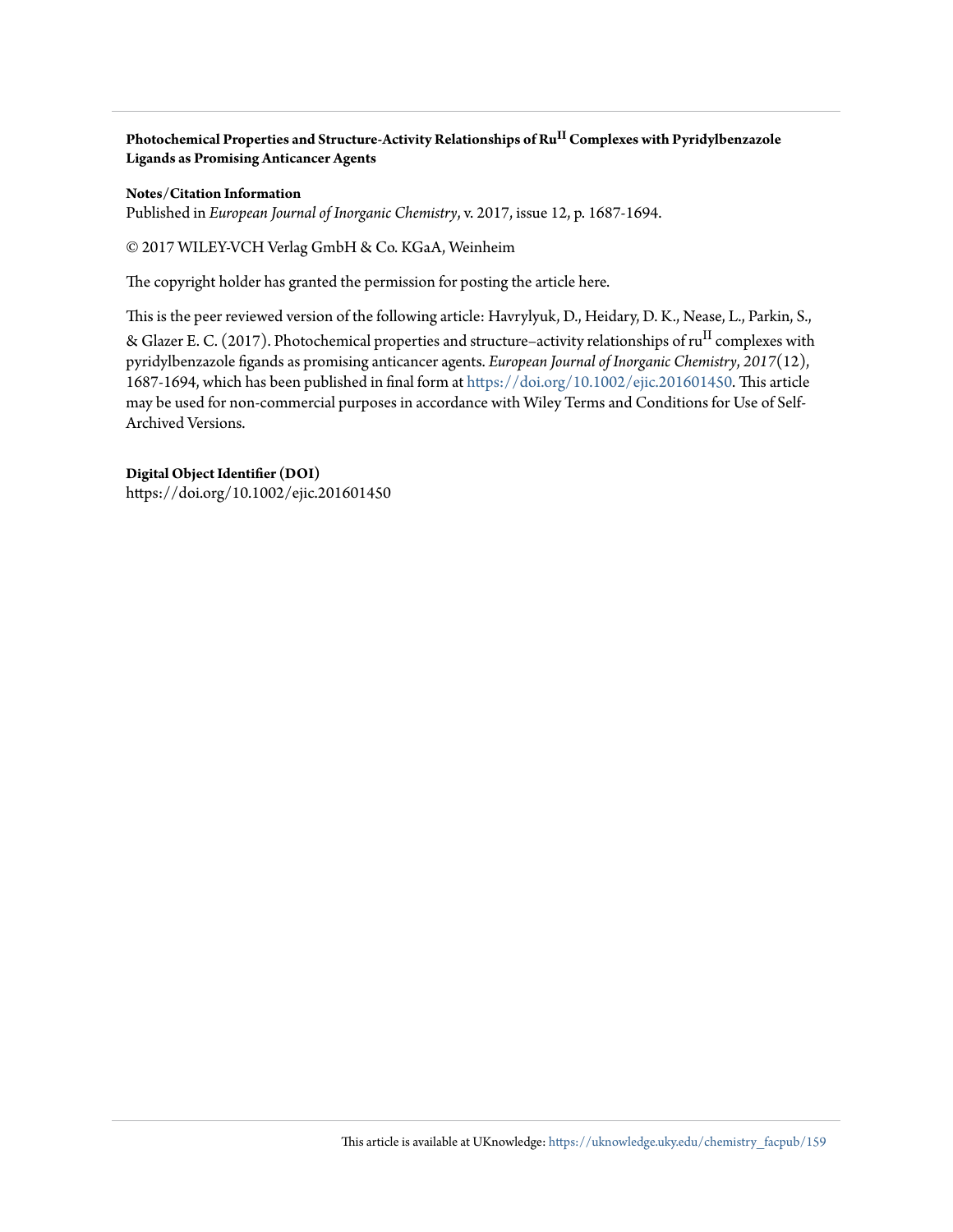

## **HHS Public Access**

Author manuscript Eur J Inorg Chem. Author manuscript; available in PMC 2018 March 27.

Published in final edited form as: Eur J Inorg Chem. 2017 March 27; 2017(12): 1687–1694. doi:10.1002/ejic.201601450.

## **Photochemical Properties and Structure–Activity Relationships of RuII Complexes with Pyridylbenzazole Ligands as Promising Anticancer Agents**

**Dmytro Havrylyuk**, **David K. Heidary**, **Leona Nease**, **Sean Parkin**, and **Edith C. Glazer**<sup>a</sup>

aDepartment of Chemistry, University of Kentucky, 505 Rose Street, Lexington, Kentucky 40506, United States

#### **Abstract**

Ruthenium complexes capable of light-triggered cytotoxicity are appealing potential prodrugs for photodynamic therapy (PDT) and photoactivated chemotherapy (PACT). Two groups of Ru(II) polypyridyl complexes with 2-(2-pyridyl)-benzazole ligands were synthesized and investigated for their photochemical properties and anticancer activity to compare strained and unstrained systems that are likely to have different biological mechanisms of action. The structure-activity relationship was focused on the benzazole core bioisosterism and replacement of coligands in Ru(II) complexes. Strained compounds rapidly ejected the 2-(2-pyridyl)-benzazole ligand after light irradiation, and possessed strong toxicity in the HL-60 cell line both under dark and light conditions. In contrast, unstrained Ru(II) complexes were non-toxic in the absence of light, induced cytotoxicity at nanomolar concentrations after light irradiation, and are capable of lightinduced DNA damage. The 90−220-fold difference in light and dark  $IC_{50}$  values provides a large potential therapeutic window to allow for selective targeting of cells by exposure to light.

#### **Keywords**

synthesis; photochemistry; cytotoxicity; DNA damage; ruthenium

#### **Introduction**

Cancer is currently the second leading cause of death in the United States, following heart disease. More than 1.7 million people are estimated to be diagnosed with cancer in 2016.<sup>[1]</sup> With global cancer morbidity rising, the development of new cancer treatments is crucial. Chemotherapy is used in most treatment regimens for cancer. Since its discovery in the late 1960s, cisplatin and derivatives thereof have achieved great success, and nearly 50% of patients being treated for cancer are given a platinum based drug.<sup>[2]</sup> Widespread treatment with cisplatin, however, revealed major clinical problems associated with its use. Cisplatin has dose-limiting side effects, such as nephrotoxicity, neurotoxicity, ototoxicity, and myelosuppression.<sup>[3]</sup> Due to these severe side effects, cisplatin has to be administered at

Correspondence to: Edith C. Glazer.

Supporting information for this article is given via a link at the end of the document.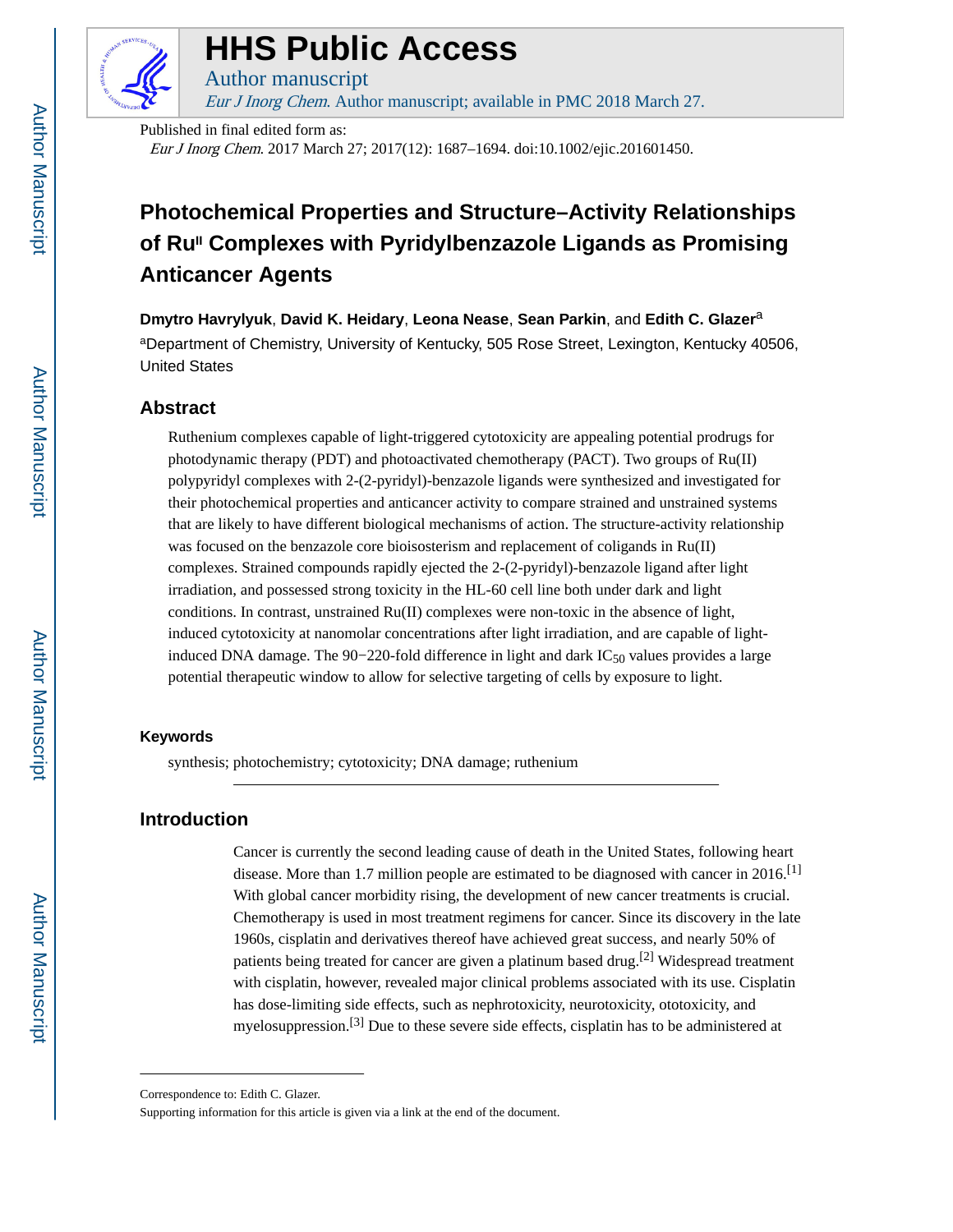concentrations that might not be lethal to tumor cells, thereby facilitating development of drug resistance. These limitations have driven the investigations of other (non-platinum) transition metal compounds.

In recent years, ruthenium-based complexes have emerged as promising antitumor and antimetastatic agents with potential uses in platinum-resistant tumors.[4] Ruthenium compounds are well suited for medical applications due to a combination of chemical and biological properties: they can form multiple geometries with facile ligand exchange, they can be activated by environmental features or external triggers, and they are capable of mimicking iron binding for transportation.<sup>[5]</sup> The different oxidation states can be exploited to design prodrugs, where the inactive 3+ ruthenium complexes can be reduced to 2+, creating an active species and a biological effect. The reducing environment of tumors has been associated with the selective activity of ruthenium-based drugs NAMI-A, KP1019, and KP1339, which have been investigated in clinical trials.<sup>[6]</sup> An alternative prodrug strategy is to use light to transform inert complexes into cytotoxic agents.<sup>[7]</sup> We have demonstrated that this can be accomplished with strained Ru(II) polypyridyl complexes with distorted octahedral geometry, which photo-decompose via ligand dissociation.<sup>[8]</sup> The resulting ligand-deficient Ru(II) center can covalently modify DNA or other biomolecules, and induce cytotoxicity.[9]

The application of light-mediated ruthenium complexes can be divided into two categories: photodynamic therapy (PDT) and photoactivated chemotherapy (PACT).<sup>[10]</sup> PDT relies mainly on the generation of the toxic reactive oxygen species (ROS) such as singlet oxygen  $(^{1}O_{2})$ . In contrast, PACT exploits different mechanisms to induce cell death, such as ligand ejection to create metal centers able to form DNA adducts, or photocaging approaches. In this article, we present the investigation of strained and unstrained ruthenium (II) complexes with 2-(2-pyridyl)-benzazole ligands as promising antitumor agents with possible application in both PDT and PACT.

The benzazole moiety was chosen as it combines features including extended conjugation for modulation of the absorption profile, and the potential for intrinsic steric clash within a coordination complex, similar to quinoline-containing ligands.<sup>[8b]</sup> It also facilitated a systematic investigation as it provided a single point for chemical variation, with a heteroatom (N, O, S) at the 1-position with a nitrogen at the 3-position, or a carbon at the analogous position in indole (Scheme 1). Moreover, benzazole-containing systems exhibit a variety of biological activities and applications. Recently, organometallic systems containing this ligand type have been explored, including half-sandwich ruthenium(II) arene compounds with pyridyl-benzimidazole ligands studied for their DNA binding ability,  $[11]$ cyclin-dependent kinase (CDK1) inhibitory effects,<sup>[11b]</sup> and inhibition of protein tyrosine phosphatase (PTP-1B).<sup>[12]</sup> The previous investigations of ruthenium complexes with arylbenzimidazole ligands showed cytotoxic effect at  $\mu$ M concentrations.<sup>[11b, 13]</sup>

In this report, we have discovered that coordination of non-cytotoxic 2-(2-pyridyl) benzazole ligands with a Ru(dmphen)<sub>2</sub> (dmphen = 2,9-dimethyl-1,10-phenanthroline) scaffold, forming strained Ru(II) complexes, promoted significant cytotoxic potential of compounds with single  $\mu$ M IC<sub>50</sub> values both in dark and light conditions. In contrast, the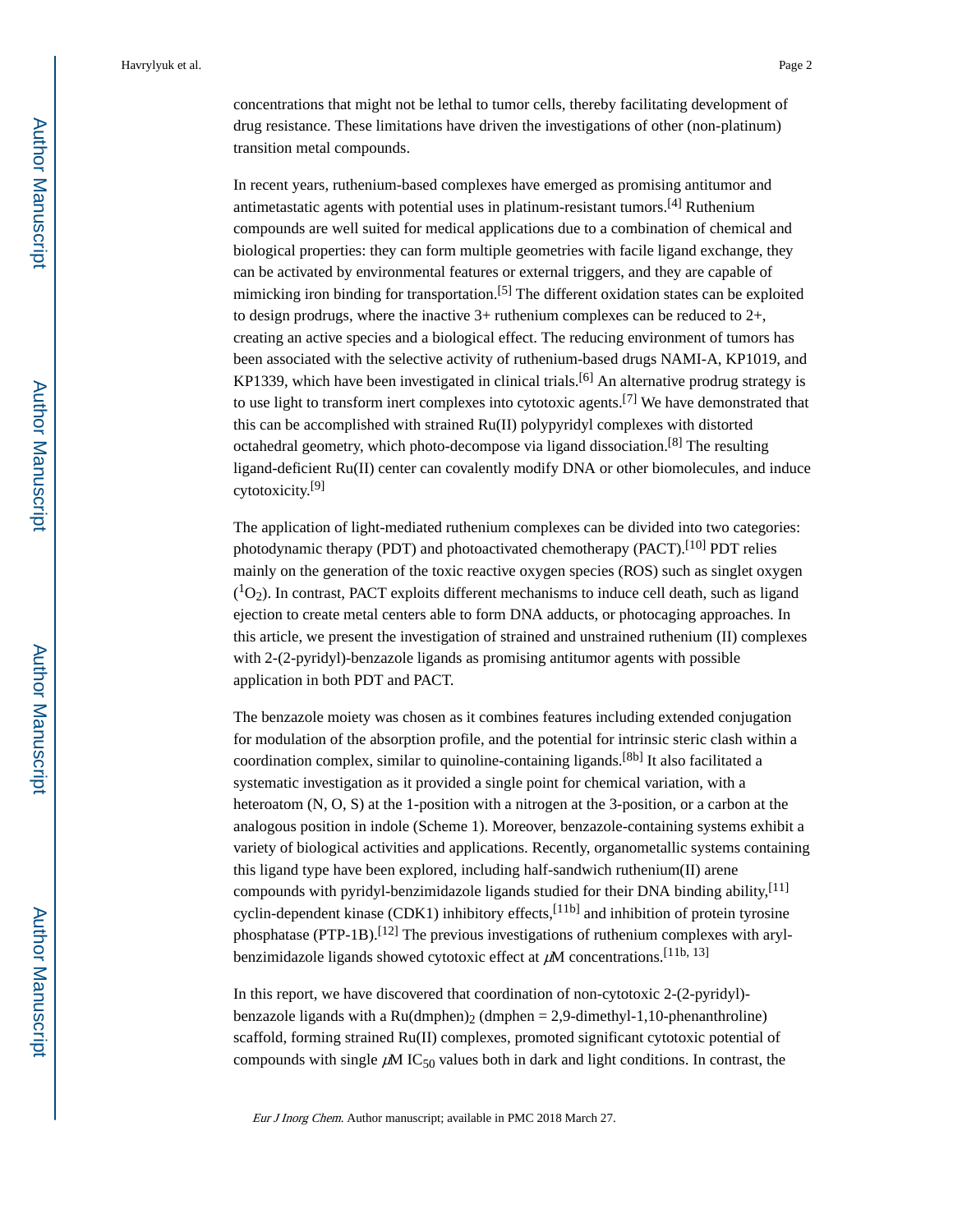complexes with 2,2′-bipyridine (bpy) ligands were not active in the absence of light. However, these compounds were effective in killing cells when irradiated, producing nM  $IC_{50}$  values. DNA damage analysis and evaluation of singlet oxygen production confirmed that unstrained compounds generate toxic ROS. However, the disparity in the effective concentration and trends for cytotoxicity (IC<sub>50</sub>< 1  $\mu$ M) and singlet oxygen generation (> 10  $\mu$ M) suggests that these compounds act through some additional, currently unknown, mechanism(s) of action.

#### **Results and Discussion**

#### **Synthesis and Characterization**

To explore structure-activity relationships (SAR), a small family of heteroleptic Ru(II) complexes (**5–12**) were synthesized that contained one 2-(2-pyridyl)benzazole type ligand and two strain-inducing dmphen ligands or two bpy ligands as shown in Scheme 1. Four heterocyclic bioisosteres were studied: 2-(2-pyridyl)indole (pi) **1**, 2-(2 pyridyl)benzimidazole (pbi) **2**, 2-(2-pyridyl)benzoxazole (pbo) **3** and 2-(2 pyridyl)benzothiazole (pbt) **4**. These systems were chosen in order to investigate the impact of replacement of one pyridyl-type ligand with a benzazole on the cytotoxicity and photochemical properties of the Ru(II) complexes.

The Ru(II) complexes were synthesized from a racemic mixture of the  $\Box$  and  $\Lambda$  enantiomers of Ru(dmphen)<sub>2</sub>Cl<sub>2</sub> or Ru(bpy)<sub>2</sub>Cl<sub>2</sub> and thus form a mixture of enantiomers upon coordination of the pyridyl-benzazole ligands. All complexes were exhaustively purified to ensure no contamination of either free ligands or coordinatively unsaturated Ru(II) centers. As the pyridyl-indole is deprotonated, the complexes carry a +1 charge; all other complexes are  $+2$  charged. The complexes were characterized by  ${}^{1}$ H NMR spectroscopy, ESI-MS, Xray and UV (see Figure S6–10, S18–27 in the Supporting Information). The strained complexes **5**–**8** were synthesized and characterized for the first time; the unstrained complexes **9–12** have been described previously.<sup>[14]</sup> In contrast to the described <sup>1</sup>H NMR spectra (300 MHz,  $CD_3CN$ ) for 11 and  $12$ ,  $[14b]$  we observed that some resonances for H4 and H5 of bpy coligands were resolved as doublet of doublets of doublets (ddd).<sup>[15]</sup>

#### **X-ray Crystallography**

The structures of complexes **6**–**8** were determined by X-ray crystallography and are shown in Figure 1. Selected bond lengths and angles are listed in Table 1.

As expected, complexes **6–8** exhibited distorted octahedral geometries. Incorporation of two dmphen ligands resulted in the Ru−N bond lengthening to 2.108 Å (average value for **6**), 2.103 Å (average value for **7**), and 2.105 Å (average value for **8**), in comparison with 2.040**–** 2.059 Å for the corresponding complexes with bpy coligands.<sup>[14b, 16]</sup> The bond length to the pyridine ring (Ru-N5) is shorter in the pbo and pbt ligands than the bond to the benzazole ring, while the Ru-N6 bond to the benzimidazole is shorter than to the pyridine ring in **6**  (Table 1). In contrast to complexes containing the  $2,2'$ -biquinoline ligand,  $[8b]$  the two ring systems in the benzazole-containing ligands are essentially co-planar, and do not contribute significantly to the distortion in the complexes.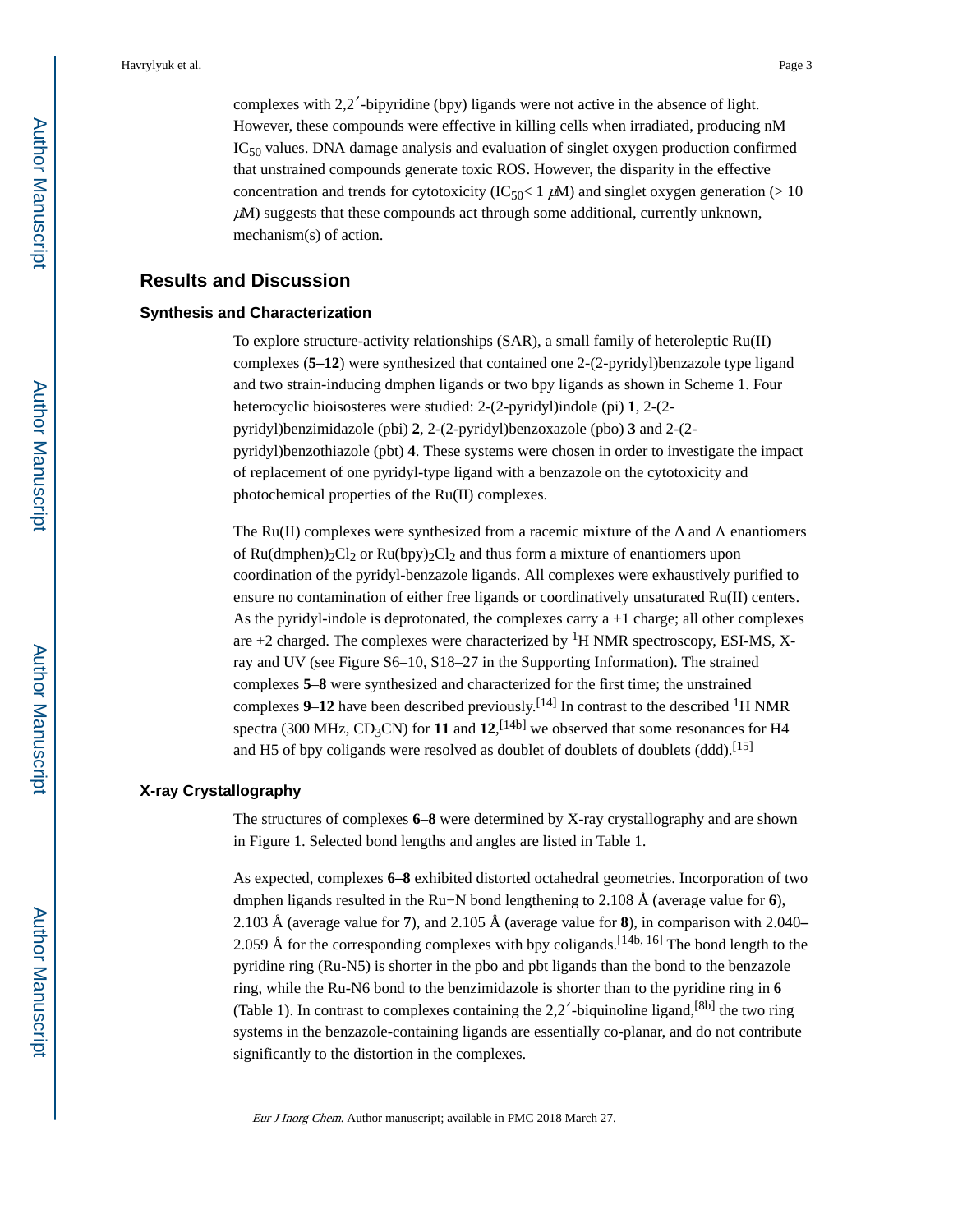The bond angles between dmphen ligands are nonequivalent, with the largest distortion from the ideal 90° and 180° for complex **8**. These deviations are larger than for unstrained compound 11 (Figure S5).<sup>[14b]</sup> Both the dmphen ligands (L1 and L2, Figure 1, Table 1) for each compound **6**–**8** are considerably bent from the normal plane, with deviations of 19.5– 22.7°. While the bend angle for L1 is the same for all complexes, the bends of L2 are not equivalent for **6**–**8**, creating variations in strain in the molecules that could cause the difference in photoejection kinetics (Table 2).

#### **Photochemistry**

The photochemical reaction of strained Ru(II) complexes **5**–**9** were monitored by absorption spectroscopy, and exhibited selective photoejection of one ligand when irradiated with  $>450$ nm light, as shown in Figure 2A and Figures S6–10. The presence of an isobestic point indicated the direct conversion to a single product (Figure 2A). The half-life  $(t_{1/2})$  of ligand ejection in water for **6**–**8** is 40–140× faster than for **5**.

Complex **8** exhibited the fastest ejection, and also the largest bend of dmphen ligand (L2, Table 1), indicating a correlation between the strain in the complex and the photochemical properties. The half-life was also found to be sensitive to the environment, as compound **6**  demonstrated a 9-fold slower ligand ejection in Opti-MEM, the media used in tissue culture experiments, than in water (Table 2).

The selective ejection of the 2-(2-pyridyl)benzazole ligands after irradiation of **6**–**8** in water was confirmed by HPLC by comparison with starting complex and ligands (Figure 2E; the same light dose was used as in the cell experiments). Most unstrained  $Ru(II)$  complexes with bpy coligands ( $10-12$ ) did not eject after 4 h irradiation, but complex 9 gave a t<sub>1/2</sub> of 66 min (Table 2).

#### **Cytotoxicity, SAR and DNA Damage**

An SAR study was performed for 2-(2-pyridyl)benzazole ligands based on benzazole core bioisosterism and the corresponding Ru(II) complexes with dmphen or bpy coligands. None of the free ligands exhibited activity against a leukemic cell line (HL60 human promyelocytic leukemia) up to 100 μM concentrations (Figure 3, Table 3). Compounds **5**–**8**  were 20–300-fold more potent against HL60 cell line than parent ligands, with  $IC_{50}$  values ranging from  $0.34-4.55 \mu M$ . Unexpectedly, the photoreactive compounds  $6-8$  exhibited the same range of activity under dark and light conditions. However, the strained Ru(II) complexes exhibited a steeper dose response when light activated, and caused essentially complete cell death in lower concentrations (Figure 3A).

For the photoejecting systems, the largest Phototoxicity Index (PI) value was found for complex **5**, which produced a 10-fold enhanced activity upon irradiation, with a 34 nM IC<sub>50</sub> value (Table 3). The highest PI values were found for  $10-12$ , which contain the Ru(bpy)<sub>2</sub> scaffold. After irradiation, compounds  $9$ ,  $10$ , and  $12$  produced submicromolar IC<sub>50</sub> values, with 7–220-fold differences in the light and dark, and demonstrated 3–17-fold greater potencies than cisplatin. The 88-fold (**12**, Figure S13) and 224-fold (**10**, Figure 3B)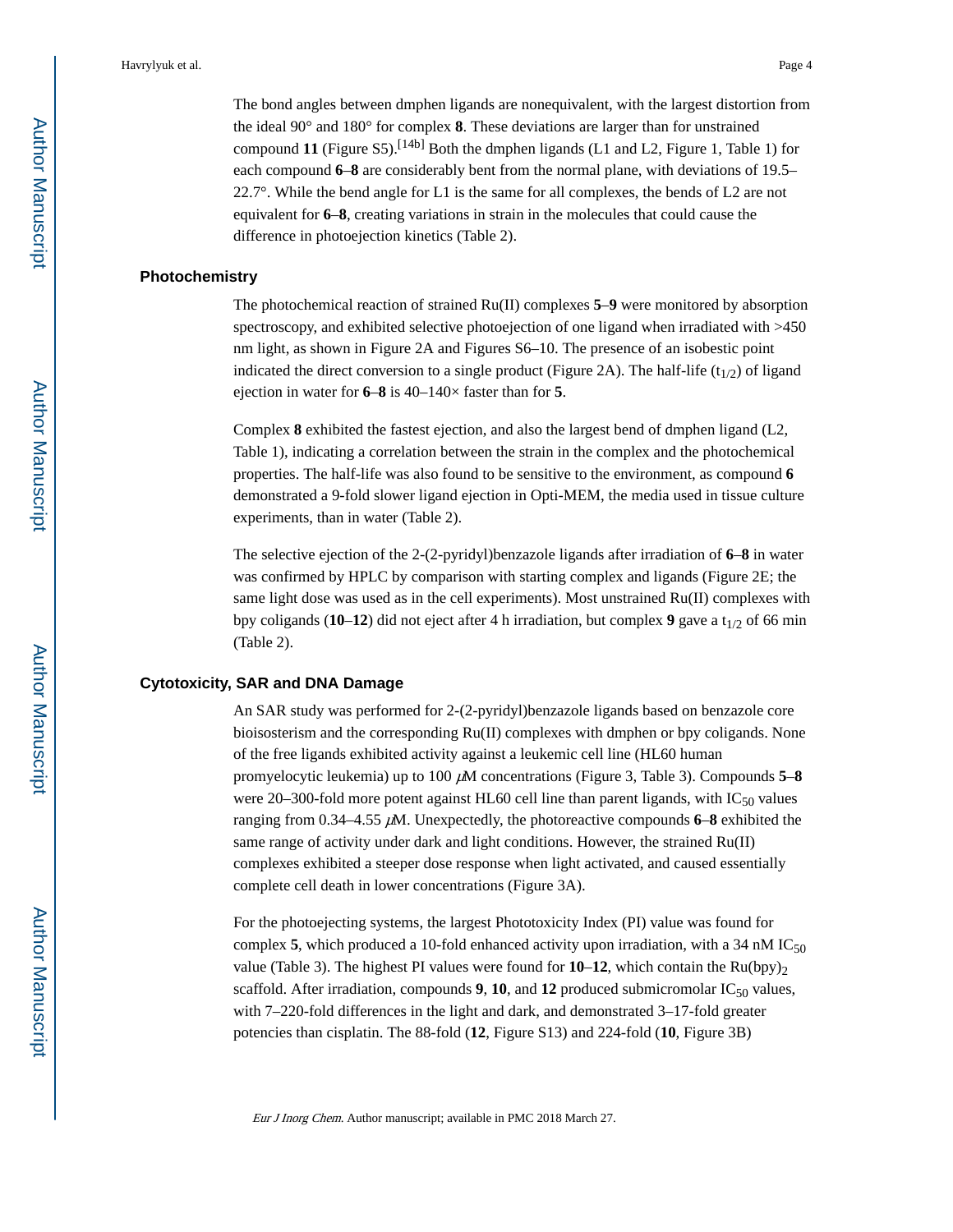The SAR study revealed the following: (1) coordination of 2-(2-pyridyl)benzazole ligands with the  $Ru(II)$  scaffolds is crucial for potency; (2) the cytotoxic effect is sensitive to the coligands (dmphen vs bpy) – replacement of dmphen with bpy decreased the potency in the dark, but promoted the nM activity after light irradiation (compounds **9**, **10**, **12**) and provided a large potential therapeutic window (88 for **12** and >220 for **10**); (3) the nature of a benzazole core had an influence on the antitumor activity, with complexes **5** and **9**  exhibiting 5–35-fold greater potency under dark conditions in comparison to other compounds from strained and unstrained groups, respectively (Table 3, Figure 4). It should be noted that complexes 5 and 9 carry  $a + 1$  charge, while all other compounds were  $+2$ .

The effect of the compounds  $8$  and  $12$  on cell cycle was analyzed at the  $IC_{50}$  of the compounds over several time points (Figures S15,16). At the 24 h time point, the sub-G1 phase had increased to 45% of the population for **8** and 27% for **12** when the compounds had been irradiated. No significant increase in the population of apoptotic cells and the G1, S or G2/M populations occurred for **8** and **12** in the dark. Thus, neither compound induced cell cycle arrest under dark conditions or upon irradiation.

In an attempt to determine a potential mechanism of action, DNA damage was assessed by agarose gel electrophoresis. Supercoiled pUC19 plasmid was incubated with each complex in dose response and kept in the dark or exposed to 470 nm light for one hour (Figure 5). The irradiated samples revealed significant differences in damage profiles. The strained photoactive Ru(II) complexes **6** and **8** exhibited a combination of DNA photocleavage and DNA photobinding (Figure 5A, B). Covalent adducts were visualized by the reduced mobility on the agarose gel with increasing concentration of Ru(II) complex, as well as loss of EtBr signal. Unstrained complex **12** induced single-strand breaks in the DNA when irradiated with light, likely due to the photogeneration of  ${}^{1}O_{2}$ . This was visualized by the conversion from supercoiled DNA to relaxed circle (Figure 5D). Unexpectedly, unstrained **10** produced fewer single-strand breaks than **12** based on the small ratio between relaxed circle and supercoiled DNA (Figure 5C). Precipitation of the DNA with the complexes **5**, **8**, and **9** was observed at concentrations above 125 μM.

Despite the difference in their ability to inflict DNA damage, both the unstrained compounds **10** and **12** induced submicromolar cytotoxicity after light irradiation and exhibited large PI values. In an attempt to confirm or disprove the involvement of light-activated generation of  ${}^{1}O_{2}$  in the biological mechanism of action, dose responses of compounds were performed with Singlet Oxygen Sensor Green reagent with light irradiation (Figure 5E; Figure S15). As anticipated, photogeneration of  ${}^{1}O_{2}$  was observed for both unstrained complexes 10 and 12, in contrast to corresponding strained compounds **6** and **8**. Consistent with the DNA damage gels, compound 12 exhibited greater potency for  ${}^{1}O_{2}$  generation; however, there is a large discrepancy between the concentrations needed to produce  ${}^{1}O_{2}$  or induce strand breaks in the DNA compared to cytotoxicity IC<sub>50</sub> values. This suggests that <sup>1</sup>O<sub>2</sub> alone cannot be responsible for the potent effects in cells.<sup>[17]</sup> Moreover, the pyridyl-indole based complexes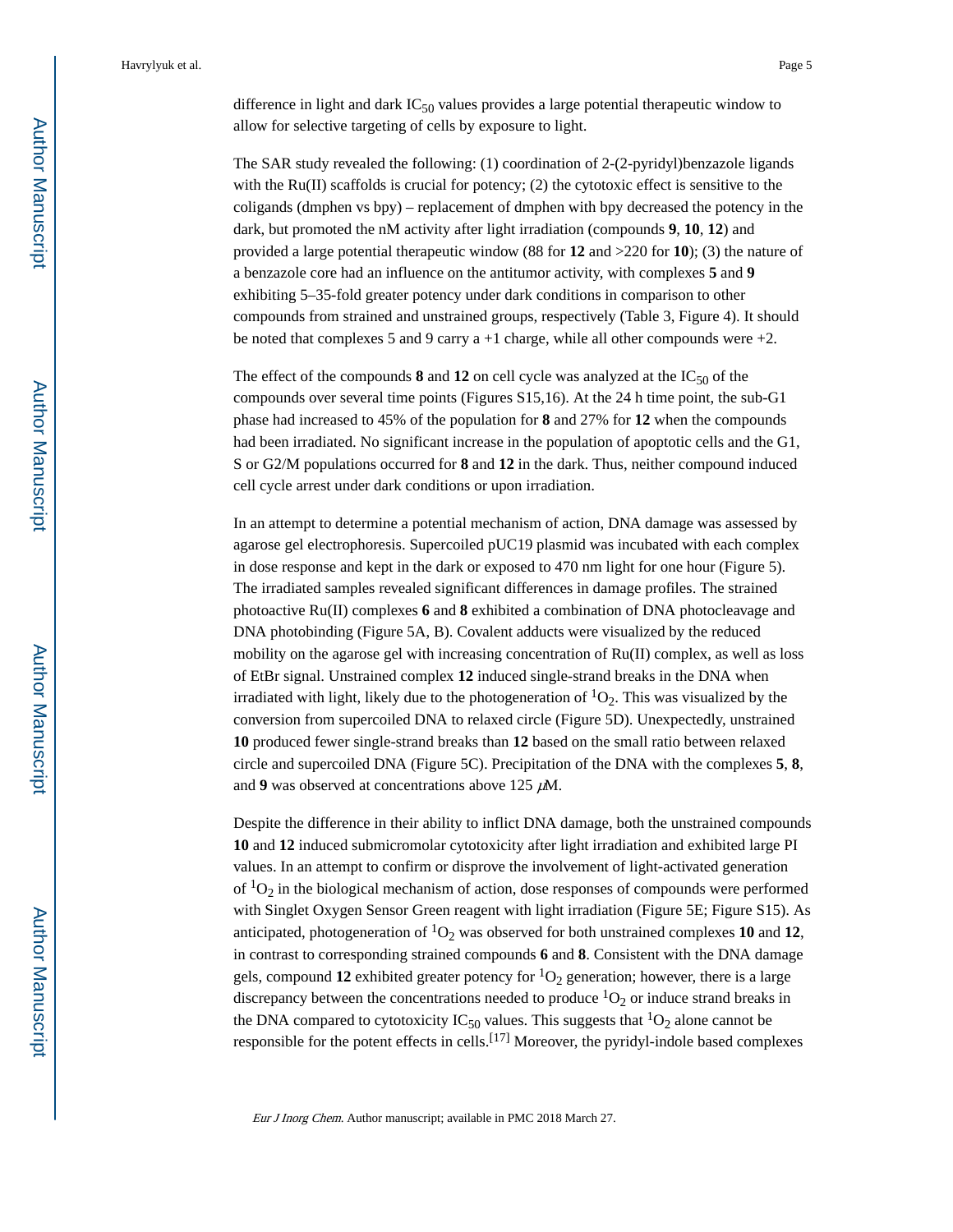(**5** and **9**) possessed the highest cytotoxicity and did not generate  ${}^{1}O_{2}$  upon irradiation (Figure S15).

#### **CONCLUSIONS**

Eight heteroleptic Ru(II) complexes were synthesized in order to explore structure−activity relationships. The complexes contained one 2-(2-pyridyl)benzazole type ligand combined with either two dmphen ligands to make intrinsically strained complexes, or two 2,2<sup>'</sup>bipyridine ligands to form unstrained complexes. While the free benzazole type ligands **1**–**4**  were not toxic in the investigated concentration range, the Ru(II) complexes exhibited marked cytotoxicity. The most potent compounds, **5** and **9**, contained the 2-(2-pyridyl)indole ligand, and were highly effective in killing leukemic cells when irradiated, with  $IC_{50}$  values less than 0.04 and 0.2  $\mu$ M. However, the observed high toxicity in the dark could be a limitation for their potential application as PDT agents.

In contrast, large therapeutic windows were found for complexes **12** and **10** (with 88- and 224-fold differences in light and dark  $IC_{50}$  values), which demonstrated 3–15-fold greater potency than cisplatin. The unstrained compounds are capable of generating singlet oxygen, but the significant disparity in the effective concentration for cytotoxicity,  ${}^{1}O_{2}$  production, and DNA cleavage suggests that some other, currently unknown, mechanisms of action could be involved for anticancer activity. This may involve different species of ROS.

Considering the promising dark-cytotoxicity of strained complexes and light-induced antitumor potential of unstrained compounds, we are currently modifying these complexes, aiming to generate more potent anticancer agents with possible application in both standard chemotherapy and photodynamic therapy.

#### **EXPERIMENTAL SECTION**

#### **Materials and Methods**

The starting 2-(2-pyridyl)benzazole ligands were obtained from commercial sources (**2**,**3**) or were synthesized according to the methods described previously  $(1,4)$ .<sup>[18]</sup> Complexes 10–12 were synthesized using previously established procedures.<sup>[14]</sup>

All  ${}^{1}H$  NMR spectra were obtained on a Varian Mercury spectrometer (400 MHz) with chemical shifts reported relative to the residual solvent peak of acetonitrile at δ 1.94. Electrospray ionization mass spectra were obtained on a Varian 1200L mass spectrometer. Absorption spectra were obtained on an Agilent Cary 60 spectrophotometer or a BMG Labtech FLUOstar Omega microplate reader. Photoejection, DNA damage, and singlet oxygen generation experiments were performed using a 470 nm LED array from Elixa, and a Loctite Indigo LED array (for cell cytotoxicity studies and HPLC photoejection analysis). All synthesized compounds were isolated in >95% purity, as determined by analytical HPLC. For HPLC analysis, the ruthenium complexes were injected on an Agilent 1100 series HPLC equipped with a model G1311 quaternary pump, G1315B UV diode array detector, and ChemStation software version B.01.03. Chromatographic conditions were optimized on a Column Technologies Inc. C18, 120 Å (250 mm  $\times$  4.6 mm inner diameter, 5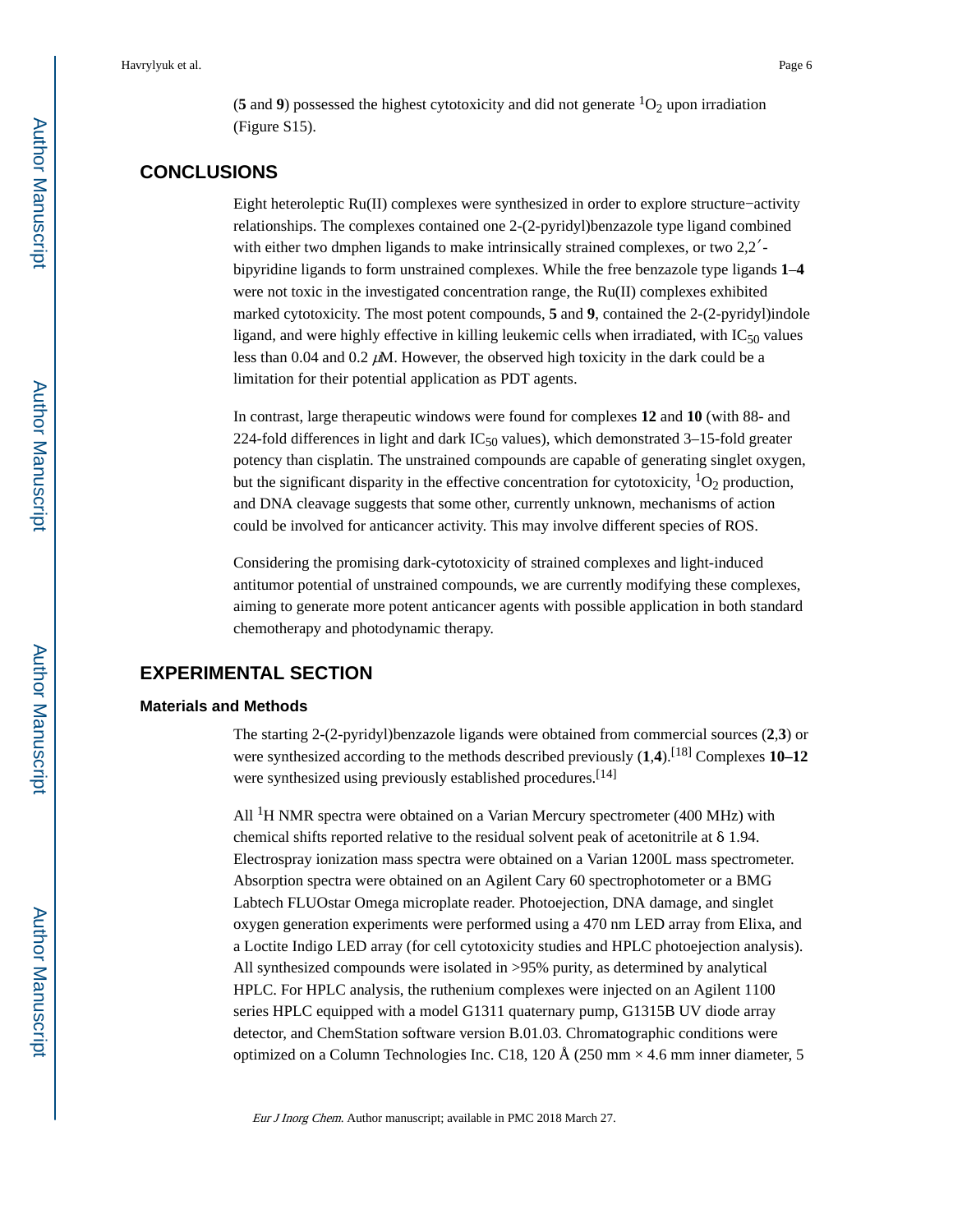$\mu$ M) fitted with a Phenomenex C18 (4 mm  $\times$  3 mm) guard column. Injection volumes of 15  $\mu$ L of 100  $\mu$ M solutions of the complex were used. The detection wavelength was 280 nm. Mobile phases were: mobile phase A,  $0.1\%$  formic acid in dH<sub>2</sub>O; mobile phase B,  $0.1\%$ formic acid in HPLC grade acetonitrile. The mobile phase flow rate was 1.0 mL/min. The following mobile phase gradient was used: 98−95% A (containing 2− 5% B) from 0 to 5 min; 95−70% A (5−30% B) from 5 to 15 min; 70−40% A (30−60% B) from 15 to 20 min; 40−5% A (60−95% B) from 20 to 30 min; 5−98% A (95−2% B) from 30 to 35 min; reequilibration at 98% A (2% B) from 35 to 40 min.

#### **General procedure for synthesis of Ru(dmphen)2L complexes with 2-(2-pyridyl)benzazole ligands**

 $Ru(dmphen)2Cl<sub>2</sub> (1 eq)$  and 2-(2-pyridyl)benzazole (1.1 eq) were added to 4 mL of ethylene glycol in a 15 mL pressure tube. The mixture was heated at 100–120 °C for 2 h while protected from light. The dark brown (**5**) or orange solution (**6**–**8**) was allowed to cool to room temperature and poured into 50 mL of  $dH_2O$ . Addition of a saturated aq. KPF<sub>6</sub> solution (ca. 1 mL) produced a brown or red-orange precipitate that was collected by vacuum filtration. The purification of the solid was carried out by flash chromatography (silica gel, loaded in  $0.1\%$  KNO<sub>3</sub>, 5% $H<sub>2</sub>O$  in MeCN). A gradient was run, and the pure complex eluted at  $0.2\%$  KNO<sub>3</sub>, 5–10% H<sub>2</sub>O in MeCN. The product fractions were concentrated under reduced pressure, and a saturated aq solution of  $KPF_6$  was added, followed by extraction of the complex into  $CH_2Cl_2$ . The solvent was removed under reduced pressure to give a solid.

**5**  $R_f$ =0.63 (0.1% KNO<sub>3</sub>, 5%H<sub>2</sub>O in MeCN); <sup>1</sup>H NMR (CD<sub>3</sub>CN): δ 8.59 (d,  $J = 8.2$  Hz, 1H), 8.52 (d,  $J = 8.3$  Hz, 1H), 8.21 (d,  $J = 8.3$  Hz, 1H), 816 (d,  $J = 8.7$  Hz, 1H), 8.02–8.06 (m, 3H), 7.81 (d,  $J = 8.7$  Hz, 1H), 7.74 (d,  $J = 8.3$  Hz, 1H), 7.70 (d,  $J = 8.0$  Hz, 1H), 7.64 (d,  $J =$ 8.3 Hz, 1H), 7.44 (t,  $J = 7.8$  Hz, 1H), 7.32 (d,  $J = 8.3$  Hz, 1H), 7.28 (d,  $J = 8.3$  Hz, 1H), 7.20 (d,  $J = 8.0$  Hz, 1H), 6.93 (s, 1H), 6.57 (d,  $J = 5.6$  Hz, 1H), 6.43–6.47 (m, 2H), 6.13 (d,  $J =$ 7.5 Hz, 1H), 4.47 (d,  $J = 8.5$  Hz, 1H), 2.02 (s, 3H), 1.98 (s, 3H), 1.85 (s, 3H), 1.82 (s, 3H); purity by HPLC = 97 %; ESI MS calcd for  $C_{41}H_{33}N_6Ru$  [M]<sup>+</sup> 711.18, found 711.3 [M]<sup>+</sup>; UV/Vis (CH<sub>3</sub>CN):  $\lambda^{\text{max}}$  (ε) 490 nm (8400 mol<sup>-1</sup>dm<sup>3</sup>cm<sup>-1</sup>).

**6**  $R_f$ =0.38 (0.1% KNO<sub>3</sub>, 5%H<sub>2</sub>O in MeCN); <sup>1</sup>H NMR (CD<sub>3</sub>CN): δ 8.69 (d,  $J = 8.3$  Hz, 1H), 8.62 (d,  $J = 8.3$  Hz, 1H), 8.30 (d,  $J = 8.3$  Hz, 1H), 8.23 (d,  $J = 8.8$  Hz, 1H), 8.09–8.15 (m, 3H), 8.00 (d,  $J = 7.9$  Hz, 1H),  $7.82 - 7.88$  (m, 3H),  $7.72$  (d,  $J = 8.3$  Hz, 1H),  $7.36 - 7.43$  (m, 3H), 7.15 (t,  $J = 7.4$  Hz, 1H), 6.93–7.00 (m, 3H), 6.72 (ddd,  $J = 8.8, 7.3, 0.9$  Hz, 1H), 4.91 (d,  $J = 8.5$  Hz, 1H), 1.98 (s, 3H), 1.95 (s, 3H), 1.91 (s, 3H), 1.88 (s, 3H); purity by HPLC = 97 %; ESI MS calcd for C<sub>40</sub>H<sub>33</sub>N<sub>7</sub>Ru [M]<sup>2+</sup> 356.59; found 356.7 [M]<sup>2+</sup>; UV/Vis (CH<sub>3</sub>CN):  $\lambda^{\text{max}}$  (e) 455 nm (11800 mol<sup>-1</sup>dm<sup>3</sup>cm<sup>-1</sup>).

**7**  $R_f$ =0.52 (0.1% KNO<sub>3</sub>, 5%H<sub>2</sub>O in MeCN); <sup>1</sup>H NMR (CD<sub>3</sub>CN): δ 8.74 (d, J = 8.3 Hz, 1H), 8.68 (d,  $J = 8.3$  Hz, 1H), 8.35 (d,  $J = 8.3$  Hz, 1H), 8.27 (d,  $J = 8.7$  Hz, 1H), 8.23 (d,  $J = 8.3$ Hz, 1H), 8.13–8.20 (m, 3H), 7.94–7.98 (m, 2H), 7.86 (d,  $J = 8.3$  Hz, 1H), 7.78 (d,  $J = 8.4$ Hz, 1H), 7.66 (d,  $J = 8.5$  Hz, 1H), 7.40–7.46 (m, 3H), 7.16 (ddd,  $J = 8.0$ , 5.8, 1.5 Hz 1H), 7.00–7.04 (m, 2H), 5.12 (d,  $J = 8.3$  Hz, 1H), 2.11 (s, 3H), 2.00 (s, 3H), 1.98 (s, 3H), 1.90 (s, 3H); purity by HPLC = 98 %; ESI MS calcd for  $C_{40}H_{32}N_6ORu$  [M<sup>2+</sup>•PF<sub>6</sub><sup>-</sup>]<sup>+</sup> 859.13,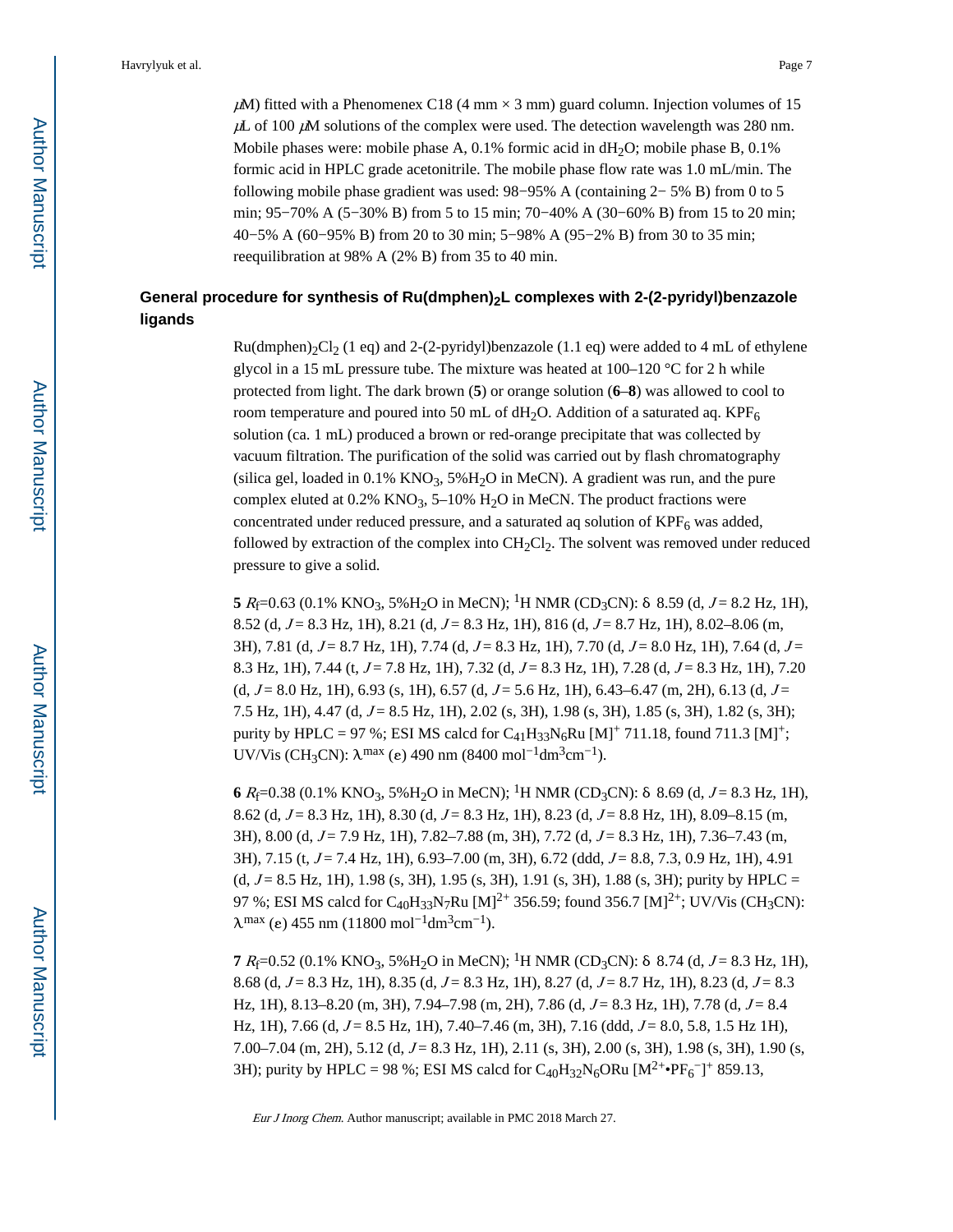[M]<sup>2+</sup> 357.09; found 859.3 [M<sup>2+</sup>•PF<sub>6</sub><sup>-</sup>]<sup>+</sup>, 356.9 [M]<sup>2+</sup>; UV/Vis (CH<sub>3</sub>CN):  $\lambda^{max}$  (e) 445 nm  $(7700 \text{ mol}^{-1} \text{dm}^3 \text{cm}^{-1}).$ 

**8**  $R_f$ =0.51 (0.1% KNO<sub>3</sub>, 5%H<sub>2</sub>O in MeCN);<sup>1</sup>H NMR (CD<sub>3</sub>CN): δ 8.72 (d,  $J = 8.3$  Hz, 1H), 8.67 (d,  $J = 8.3$  Hz, 1H), 8.41 (d,  $J = 8.3$  Hz, 1H), 8.28 (d,  $J = 8.8$  Hz, 1H), 8.23 (d,  $J = 8.4$ Hz, 1H), 8.16–8.20 (m, 2H), 8.08 (d,  $J = 8.8$  Hz, 1H), 7.91–7.95 (m, 2H), 7.89 (d,  $J = 8.4$ Hz, 1H), 7.84 (d,  $J = 8.7$  Hz, 1H), 7.73 (d,  $J = 8.4$  Hz, 1H), 7.49 (d,  $J = 8.3$  Hz, 1H), 7.40 (d,  $J = 8.4$  Hz, 1H), 7.34 (ddd,  $J = 8.8$ , 7.4, 1.0 Hz, 1H), 7.09–7.14 (m, 2H), 6.92 (ddd,  $J = 8.8$ , 7.1, 1.2 Hz, 1H), 5.37 (d,  $J = 8.6$  Hz, 1H), 2.10 (s, 3H), 2.01 (s, 3H), 1.85 (s, 3H), 1.84 (s, 3H); purity by HPLC = 99 %; ESI MS calcd for  $C_{40}H_{32}N_6RuS$  [M<sup>2+</sup>•PF<sub>6</sub><sup>-</sup>]<sup>+</sup> 875.11, [M]<sup>2+</sup> 365.08; found 875.3 [M<sup>2+</sup>•PF<sub>6</sub><sup>-</sup>]<sup>+</sup>, 365.1 [M]<sup>2+</sup>; UV/Vis (CH<sub>3</sub>CN):  $\lambda^{max}$  (e) 445 nm  $(8900 \text{ mol}^{-1} \text{dm}^3 \text{cm}^{-1}).$ 

#### **General Preparation of Ru(bpy)2L Complexes**

 $Ru(bpy)_{2}Cl_{2}•2H_{2}O$  (120 mg, 0.23 mmol) and 2-(2-pyridyl)benzazole (0.27 mmol) were added to 6 mL of 50:50 EtOH: $H<sub>2</sub>O$  in a 15 mL pressure tube. The mixture was heated at 90 °C for 2 h, after which the orange solution was allowed to cool to room temperature. Addition of a saturated aq  $KPF_6$  solution resulted in precipitation of the complex, which was extracted into methylene chloride. Purification of the orange solid was carried out by flash chromatography (silica gel, loaded in  $0.1\%$  KNO<sub>3</sub>, 5% H<sub>2</sub>O in MeCN). The pure complex eluted at  $0.2\%$  KNO<sub>3</sub>,  $10\%$  H<sub>2</sub>O in MeCN, and the product fractions were concentrated under reduced pressure. A saturated aq solution of  $KPF_6$  was added, and the complex was extracted into  $CH_2Cl_2$ , followed by removal of the solvent under reduced pressure to give an orange solid.

**9** R<sub>f</sub>=0.60 (0.1% KNO<sub>3</sub>, 5%H<sub>2</sub>O in MeCN);<sup>1</sup>H NMR (CD<sub>3</sub>CN): δ 8.40–8.44 (m, 3H), 8.30  $(d, J = 8.2 \text{ Hz}, 1\text{H}), 7.92-8.01 \text{ (m, 5H)}, 7.88 \text{ (td, } J = 8.0, 1.5 \text{ Hz}, 1\text{H}), 7.75-7.90 \text{ (m, 2H)},$ 7.69 (ddd,  $J = 8.2, 7.5, 1.6$  Hz, 1H), 7.55 (ddd,  $J = 6.0, 1.6, 0.8$  Hz, 1H), 7.46 (dt,  $J = 8.0, 1.0$ Hz, 1H),  $7.31-7.35$  (m, 3H),  $7.19-7.27$  (m, 3H), 6.89 (ddd,  $J = 8.0, 5.8, 1.6$  Hz, 1H), 6.68  $(\text{ddd}, J = 8.0, 6.8, 0.8 \text{ Hz}, 1\text{H}), 6.47 \text{ (ddd}, J = 8.8, 6.8, 1.2 \text{ Hz}, 1\text{H}), 5.38 \text{ (d, } J = 7.5 \text{ Hz}, 1\text{H});$ purity by HPLC = 98 %; ESI MS calcd for  $C_{33}H_{25}N_6Ru$  [M]  $^+$  607.12; found 607.1 [M]<sup>+</sup>; UV/Vis (CH<sub>3</sub>CN):  $\lambda^{\text{max}}$  (ε) 480 nm (8600 mol<sup>-1</sup>dm<sup>3</sup>cm<sup>-1</sup>).

**10**  $R_f$ =0.38 (0.1% KNO<sub>3</sub>, 5%H<sub>2</sub>O in MeCN);<sup>1</sup>H NMR (CD<sub>3</sub>CN): δ 8.51–8.54 (m, 3H), 8.47  $(d, J = 8.1 \text{ Hz}, 1\text{H})$ , 8.44  $(d, J = 8.1 \text{ Hz}, 1\text{H})$ , 7.96–8.15 (m, 6H), 7.80–7.87 (m, 3H), 7.71– 7.75 (m, 2H), 7.47 (ddd,  $J = 8.0$ , 5.6, 1.3 Hz, 1H), 7.37–7.44 (m, 4H), 7.34 (ddd,  $J = 8.0$ , 5.6, 1.2 Hz, 1H), 7.05 (ddd,  $J = 8.8$ , 7.4, 1.1 Hz, 1H), 5.82 (d,  $J = 8.3$  Hz, 1H); purity by HPLC = 99 %; ESI MS calcd for C<sub>32</sub>H<sub>25</sub>N<sub>7</sub>Ru [M]<sup>2+</sup> 304.56; found 304.6 [M]<sup>2+</sup>; UV/Vis (CH<sub>3</sub>CN):  $\lambda^{\text{max}}$  (e) 455 nm (13100 mol<sup>-1</sup>dm<sup>3</sup>cm<sup>-1</sup>).

**11**  $R_f$ =0.45 (0.1% KNO<sub>3</sub>, 5%H<sub>2</sub>O in MeCN);<sup>1</sup>H NMR (CD<sub>3</sub>CN): δ 8.51–8.54 (m, 3H), 8.48 (d,  $J = 7.9$  Hz, 1H), 8.45 (d,  $J = 8.2$  Hz, 1H), 8.01–8.19 (m, 6H), 7.94 (d,  $J = 5.4$  Hz, 1H), 7.88 (d,  $J = 8.5$  Hz, 1H), 7.77–7.82 (m, 3H), 7.61 (ddd,  $J = 8.8$ , 7.5, 1.1 Hz, 1H), 7.55 (ddd,  $J$  $= 8.0, 5.6, 1.3$  Hz, 1H), 7.42–7.49 (m, 3H), 7.39 (ddd,  $J = 8.0, 5.6, 1.2$  Hz, 1H), 7.28 (ddd, J  $= 8.8, 7.6, 0.9$  Hz, 1H), 5.96 (d,  $J = 8.2$  Hz, 1H); purity by HPLC = 95 %; ESI MS calcd for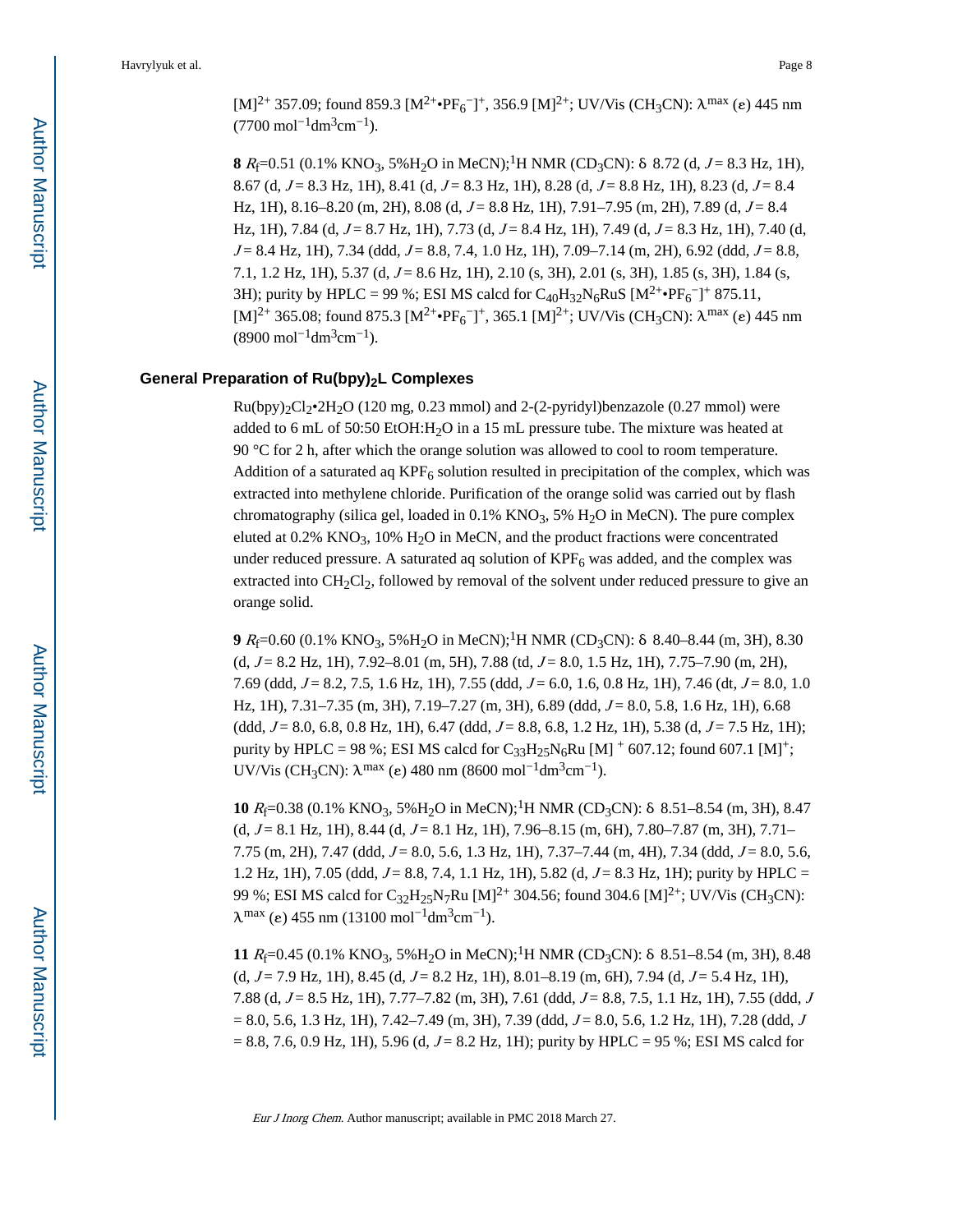$C_{32}H_{25}N_6ORu$  [M]<sup>2+</sup> 305.06; found 305.1 [M]<sup>2+</sup>; UV/Vis (CH<sub>3</sub>CN):  $\lambda$ <sup>max</sup> (e) 450 nm  $(12600 \text{ mol}^{-1} \text{dm}^3 \text{cm}^{-1}).$ 

**12**  $R_f=0.45$  (0.1% KNO<sub>3</sub>, 5%H<sub>2</sub>O in MeCN);<sup>1</sup>H NMR (CD<sub>3</sub>CN): δ 8.51–8.54 (m, 4H), 8.44 (d,  $J = 8.1$  Hz, 1H), 8.20 (d,  $J = 8.1$  Hz, 1H), 8.04–8.16 (m, 4H), 8.01 (td,  $J = 8.0$ , 1.4 Hz, 1H), 7.92 (d,  $J = 5.8$  Hz, 1H), 7.84 (d,  $J = 5.2$  Hz, 1H), 7.74 (d,  $J = 5.7$  Hz, 1H), 7.69 (d,  $J =$ 5.5 Hz, 1H), 7.67 (d,  $J = 5.3$  Hz, 1H), 7.57 (ddd,  $J = 8.4$ , 7.2, 1.0 Hz, 1H), 7.45–7.49 (m,  $2H$ ),  $7.37-7.42$  (m,  $2H$ ),  $7.35$  (ddd,  $J = 8.0$ ,  $5.6$ ,  $1.2$  Hz,  $1H$ ),  $7.27$  (ddd,  $J = 8.8$ ,  $7.3$ ,  $1.1$  Hz, 1H), 6.31 (d,  $J = 8.5$  Hz, 1H); purity by HPLC = 98 %; ESI MS calcd for  $C_{32}H_{24}N_6RuS$  $[M^{2+} \bullet PF_6^{-}]^+$  771.05,  $[M]^{2+}$  313.04; found 771.2  $[M^{2+} \bullet PF_6^{-}]^+$ , 313.1  $[M]^{2+}$ ; UV/Vis (CH<sub>3</sub>CN):  $\lambda^{\text{max}}$  (ε) 445 nm (13100 mol<sup>-1</sup>dm<sup>3</sup>cm<sup>-1</sup>).

#### **Counter ion exchange**

Compounds **5**–**12** were converted to Cl− salts by dissolving 5–20 mg of product in 1–2 mL methanol. The dissolved product was loaded onto an Amberlite IRA-410 chloride ion exchange column, eluted with methanol, and the solvent was removed in vacuo.

#### **Cytotoxicity Assay**

HL60 cells were plated at 30,000 cell per well in Opti-MEM media with 1% FBS and penstrep in 96 well plates. Compounds were serially diluted in opti-MEM with 1% FBS and pen-strep in a 96 well plate and then added to the cells. They were then irradiated with 29.1  $J/cm<sup>2</sup>$  light (>450 nm using the Indigo LED) for 1 minute or kept in the dark. The cells were incubated with the compounds for 72 h followed by the addition of resazurin. The plates were incubated for 3 h and then read on a SpectraFluor Plus plate reader with an excitation filter of 535 nm and emission of 595 nm.

#### **DNA Gel Electrophoresis**

Compounds were mixed with 40 μg/mL pUC19 plasmid DNA in 10 mM potassium phosphate buffer, pH 7.4. To determine the effect of light, samples were irradiated with a 470 nm LED for a total light dose of 46.8 J/cm<sup>2</sup>. Samples were then incubated for 12 h at room temperature in the dark. Single- and double-strand DNA break controls were prepared, and the DNA samples were resolved on agarose gels, as described previously.<sup>[8a]</sup> In brief, samples were resolved on a 1% agarose gels prepared in tris-acetate buffer with 0.3  $\mu$ g of plasmid/lane. The gels were stained with  $0.5 \mu g/mL$  ethidium bromide in tris-acetate buffer at room temperature for 40 min, destained with tris-acetate buffer, and imaged on a ChemiDoc MP System (Bio-Rad).

#### **Singlet Oxygen Assay**

Compounds were serially diluted in 10 mM potassium phosphate buffer, pH 7.4, with  $\sim$  5 $\mu$ M Singlet Oxygen Sensor Green reagent in 96 well plates. The plates were read on a SpectraFluor Plus plate reader with an excitation filter of 485 nm and emission of 535 nm in a dark and after 1h irradiation with a 470 nm LED for total light dose of 46.8 J/cm<sup>2</sup>.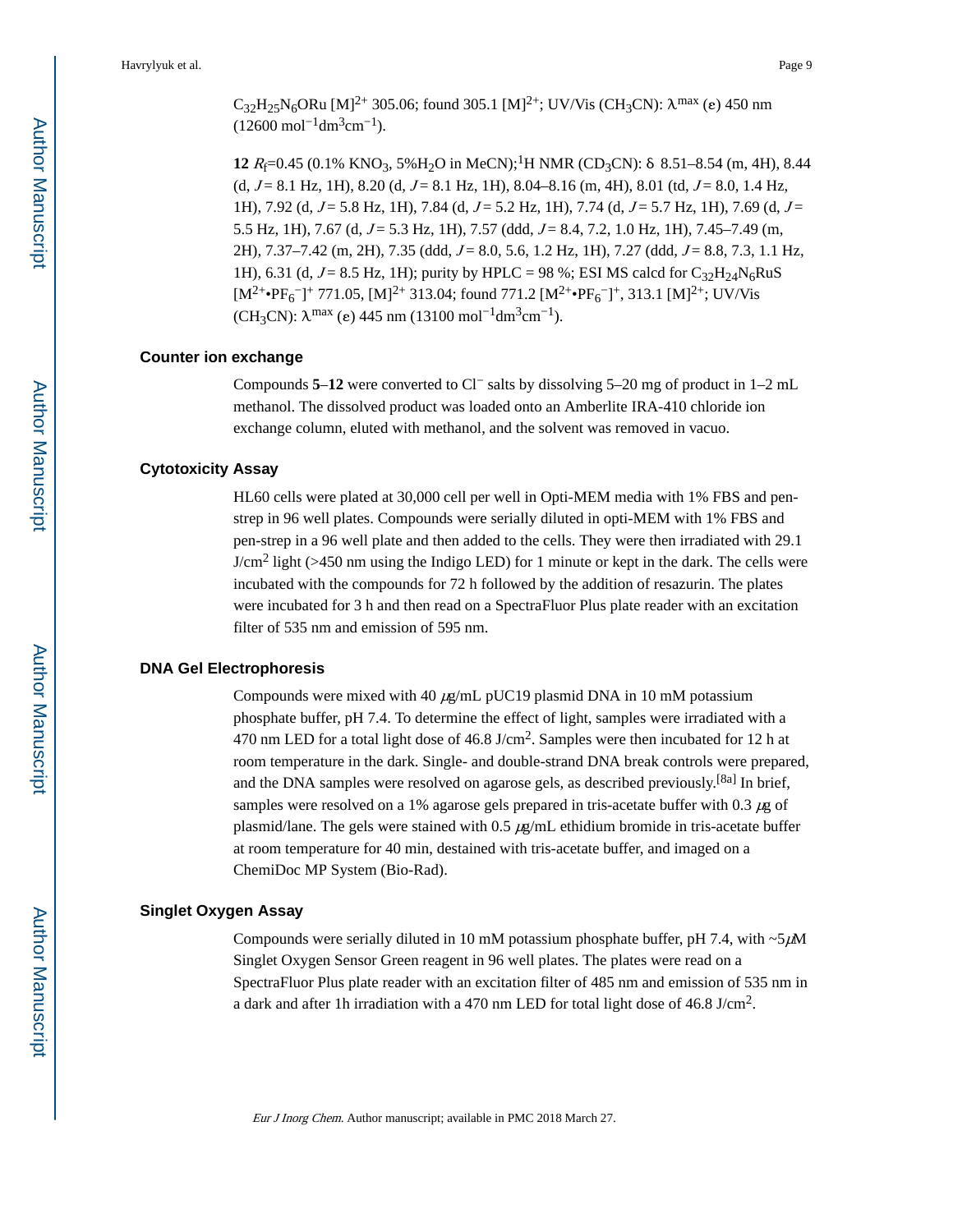#### **Cell Cycle Analysis**

HL60 cells were plated in opti-MEM with 1% FBS at a density of 500,000 cells/ml in 6-well plates. The compounds were added and incubated with the cells from 0 to 12 h. For each time point the cells were transferred to FACS tubes, pelleted, washed with PBS, followed by the addition of cold 70% ethanol and incubated on ice for one hour to fix the cells. Cells were then centrifuged at 2000 rpm for 5 minutes, and resuspended in 1 ml PBS for each tube. The tubes were centrifuged at 2000 rpm for 5 minutes, the supernatant was aspirated and the cells were resuspended in 0.5 mL PI staining buffer (20 mg/mL PI in PBS, 0.2 mg/mL RNAse, 0.1% TritonX-100) and incubated at room temperature for 30 minutes. Samples were run through the flow cytometer and data was analyzed with ModFit and FlowJo.

#### **Crystallography**

Single crystals of compounds **6–8** were grown from methylene chloride or acetone by vapor diffusion of diethyl ether. They were mounted in inert oil and transferred to the cold gas stream of the diffractometer. X-ray diffraction data were collected at 90.0(2) K on either a Nonius kappaCCD diffractometer using Mo<sup>K</sup>α X-rays or on a Bruker-Nonius X8 Proteum diffractometer with graded-multilayer focused  $CuKa$  X-rays. Raw data were integrated, scaled, merged and corrected for Lorentz-polarization effects using either the HKL-SMN package<sup>[19]</sup> or the APEX2 package.<sup>[20]</sup> Corrections for absorption were applied using  $SADABS^{[21]}$  and  $XABS2$ .<sup>[22]</sup> The structures were solved by  $SHELXT$ ,<sup>[23]</sup> and refined against F<sup>2</sup> by weighted full-matrix least-squares using SHELXL-2014.[24] For compound **8**  the SQUEEZE routine<sup>[25]</sup> was used to treat disordered solvent. Hydrogen atoms were placed at calculated positions and refined using a riding model. Non-hydrogen atoms were refined with anisotropic displacement parameters. Structures were checked using check CIF tools in Platon<sup>[26]</sup> and by an R-tensor.<sup>[27]</sup> Crystal data and relevant details of the structure determinations are summarized below and selected geometrical parameters are given in Table 1.

**Crystal data (6)—C<sub>41</sub>H<sub>35</sub>Cl<sub>2</sub>F<sub>12</sub>N<sub>7</sub>P<sub>2</sub>Ru, Mr = 1087.67, Monoclinic, P<sub>21</sub>/c, a =** 12.3286(2) Å, b = 18.7316(3)Å, c = 18.1692(3) Å, β = 94.943(1)°, V = 4180.29(12)Å<sup>3</sup>, Z = 4,  $\rho = 1.728$  mg m<sup>-3</sup>,  $\mu = 5.802$  mm<sup>-1</sup>, F(000) = 2184, crystal size = 0.300×0.120×0.060 mm,  $\theta$ (max) = 68.373°, 56392 reflections collected, 7596 unique reflections (R<sub>int</sub> = 0.0433), GOF = 1.065,  $R_1 = 0.0408$  and wR<sub>2</sub> = 0.0933 [I > 2 $\sigma$ (I)],  $R_1 = 0.0436$  and wR<sub>2</sub> = 0.0949 (all indices), largest difference peak/hole =  $1.531/-1.465$  eÅ<sup>-3</sup>.

**Crystal data (7)—C**<sub>48.29</sub>H<sub>50.15</sub>F<sub>12</sub>N<sub>6</sub>O<sub>3.50</sub>P<sub>2</sub>Ru, Mr = 1161.55, Monoclinic, C2/c, a = 23.0734(5) Å, b = 19.9646(5) Å, c = 22.6098(5) Å,  $\beta$  = 108.547(1)°, V = 9874.3(4) Å<sup>3</sup>, Z = 8,  $\rho = 1.563$  mg m<sup>-3</sup>,  $\mu = 4.028$  mm<sup>-1</sup>, F(000) = 4735, crystal size = 0.230×0.180×0.030 mm,  $\theta$ (max) = 68.355°, 60921 reflections collected, 8945 unique reflections (R<sub>int</sub> = 0.0643), GOF = 1.036, R<sub>1</sub> = 0.0409 and wR<sub>2</sub> = 0.0985 [I > 2 $\sigma$ (I)], R<sub>1</sub> = 0.0561 and wR<sub>2</sub> = 0.1067 (all indices), largest difference peak/hole =  $0.631/-0.544$  eÅ<sup>-3</sup>.

**Crystal data (8)—** $C_{89}H_{82}F_{24}N_{12}O_3P_4Ru_2S_2$ **, Mr = 2213.80, Triclinic, P-1, a = 14.2840(2)** Å, b = 17.5165(2)Å, c = 20.0585(3)Å,  $\alpha$  = 91.5547(8)°,  $\beta$  = 90.7709(8)°,  $\gamma$  =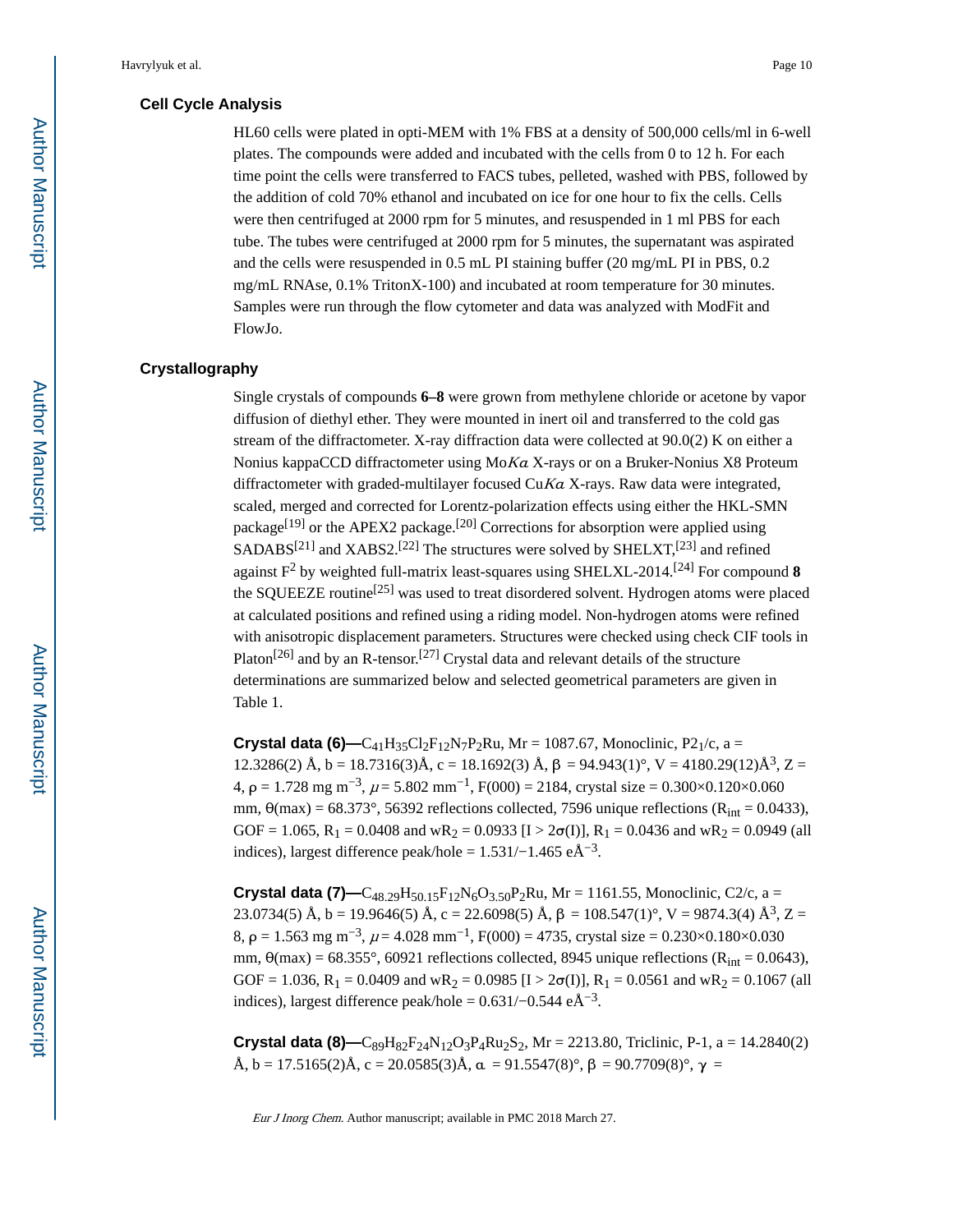110.9785(7)°, V = 4682.91(11) $\AA^3$ , Z = 2,  $\rho = 1.570$  mg m<sup>-3</sup>,  $\mu = 0.539$  mm<sup>-1</sup>, F(000) = 2240, crystal size =  $0.320 \times 0.280 \times 0.270$  mm,  $\theta$ (max) =  $27.509^{\circ}$ , 136315 reflections collected, 21482 unique reflections ( $R_{int} = 0.0402$ ), GOF = 1.054,  $R_1 = 0.0445$  and w $R_2 =$ 0.1153 [I >  $2\sigma(I)$ ], R<sub>1</sub> = 0.0688 and wR<sub>2</sub> = 0.1297 (all indices), largest difference peak/hole  $= 1.247/-0.749 \text{ e} \text{\AA}^{-3}.$ 

#### **Supplementary Material**

Refer to Web version on PubMed Central for supplementary material.

#### **Acknowledgments**

This work was supported by the National Institutes of Health (5R01GM107586). The X8 Proteum was funded by the NSF (MRI CHE-0319176). Mass spectroscopy analysis was performed at the University of Kentucky Environmental Research Training Laboratory (ERTL).

#### **References**

- 1. Siegel RL, Miller KD, Jemal A. CA Cancer J Clin. 2016; 66:7–30. [PubMed: 26742998]
- 2. Galanski M, Jakupec MA, Keppler BK. Curr Med Chem. 2005; 12:2075–2094. [PubMed: 16101495]
- 3. a) Hannon MJ. Pure and Applied Chemistry. 2007; 79:2243–2261.b) Griffin AM, Butow PN, Coates AS, Childs AM, Ellis PM, Dunn SM, Tattersall MH. Ann Oncol. 1996; 7:189–195. [PubMed: 8777177]
- 4. a) Antonarakis ES, Emadi A. Cancer Chemother Pharmacol. 2010; 66:1–9. [PubMed: 20213076] b) Barry NP, Sadler PJ. Chem Commun (Camb). 2013; 49:5106–5131. [PubMed: 23636600]
- 5. Bergamo A, Gaiddon C, Schellens JH, Beijnen JH, Sava G. J Inorg Biochem. 2012; 106:90–99. [PubMed: 22112845]
- 6. Ang WH, Casini A, Sava G, Dyson PJ. Journal of Organometallic Chemistry. 2011; 696:989–998.
- 7. Glazer EC. Israel Journal of Chemistry. 2013; 53:391–400.
- 8. a) Howerton BS, Heidary DK, Glazer EC. J Am Chem Soc. 2012; 134:8324–8327. [PubMed: 22553960] b) Wachter E, Heidary DK, Howerton BS, Parkin S, Glazer EC. Chem Commun. 2012; 48:9649–9651.c) Hidayatullah AN, Wachter E, Heidary DK, Parkin S, Glazer EC. Inorg Chem. 2014; 53:10030–10032. [PubMed: 25198057]
- 9. Heidary DK, Glazer EC. Chembiochem. 2014; 15:507–511. [PubMed: 24482049]
- 10. a) Farrer NJ, Salassa L, Sadler PJ. Dalton Trans. 2009:10690–10701. [PubMed: 20023896] b) Mari C, Pierroz V, Ferrari S, Gasser G. Chemical Science. 2016; 6:2660–2668.
- 11. a) N M-A, Busto M, Leal JM, Rodríguez AM, Domínguez F, Acuña MI, Espino G, García B. Organometallics. 2015; 34:319–327.b) Martinez-Alonso M, Busto N, Jalon FA, Manzano BR, Leal JM, Rodriguez AM, Garcia B, Espino G. Inorg Chem. 2014; 53:11274–11288. [PubMed: 25302401]
- 12. Ong JX, Yap CW, Ang WH. Inorg Chem. 2012; 51:12483–12492. [PubMed: 23121648]
- 13. Yellol GS, Donaire A, Yellol JG, Vasylyeva V, Janiak C, Ruiz J. Chem Commun (Camb). 2013; 49:11533–11535. [PubMed: 24177492]
- 14. a) Wu F, Chamchoumis CM, Thummel RP. Inorg Chem. 2000; 39:584–590. [PubMed: 11229581] b) Richardson CMFC, Keene FR, Steel PJ. Australian Journal of Chemistry. 2008; 61:183–188.c) Yi H, Crayston JA, Irvine JTS. Dalton Trans. 2003:685–691.
- 15. Shen WZ, Trotscher-Kaus G, Lippert B, Trans Dalton. 2009:8203–8214.
- 16. Liu YJ, Chao H, Yu HJ, Yuan YX, Ji LN. ActaCrystallogr Sect E: Struct REp Online. 2006; 62:m585.
- 17. Unfortunately, attempts to quantify the singlet oxygen using 1,3-diphenylisobenzofuran (DPBF) failed due to poor stability of the reagent under irradiation. The procedure used was reported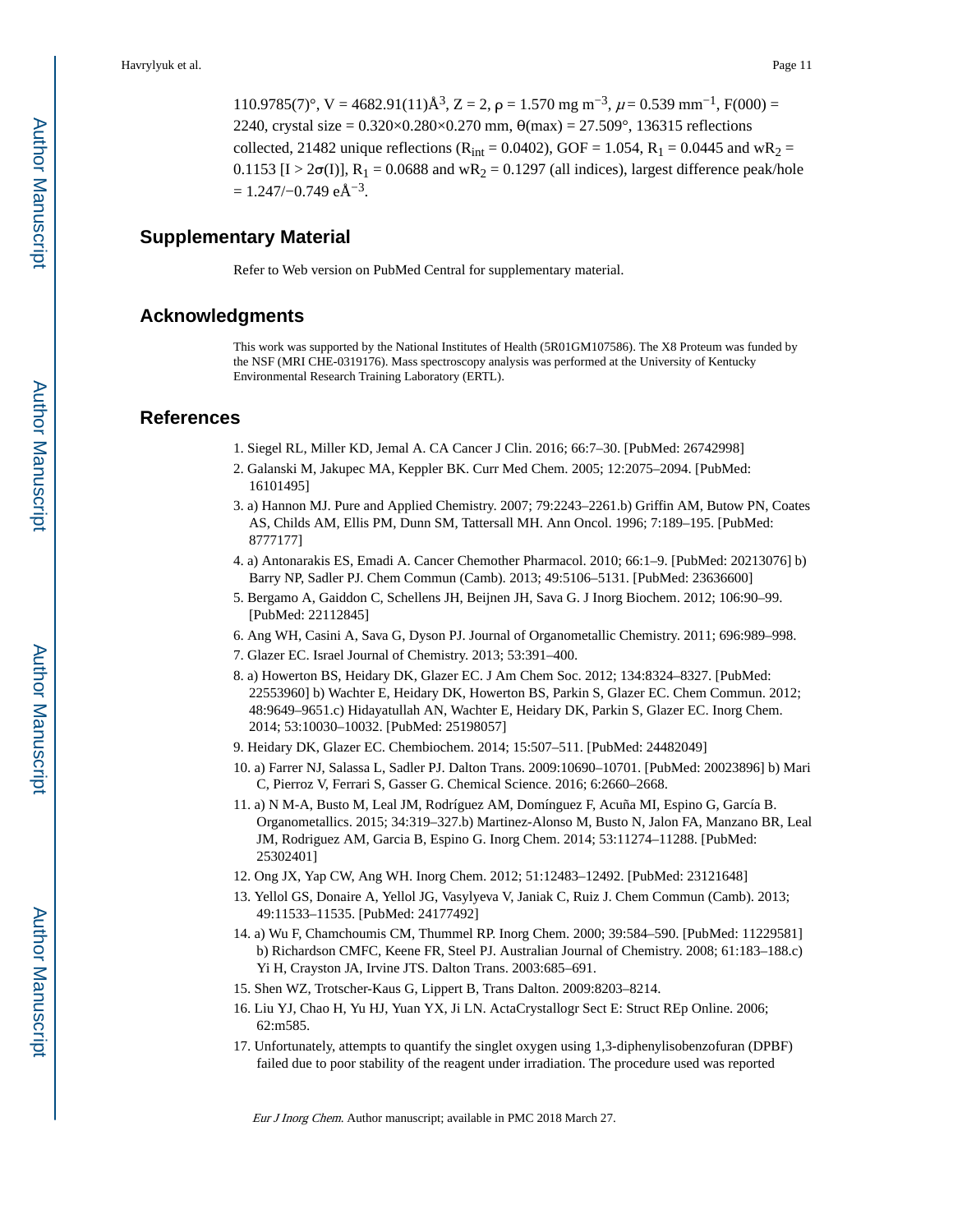byZhang W, Li B, Ma H, et al. ACS Appl Mater Interfaces. 2016; 8(33):21465–71. [PubMed: 27483010]

- 18. a) Cravotto G, Demartin F, Palmisano G, Penoni A, Radice T, Tollari S. J Organomet Chem. 2005; 690:2017–2026.b) Sedachat N, Naimi-Jamal MR, Mokhtari J. Current Chemistry Letters. 2014; 3:57–62.
- 19. O, Z., Minor, W. Processing of x-ray diffraction data collected in oscillation mode. Carter, JRMSCW., editor. Vol. 276. Academic Press; 1997.
- 20. APEX2. Programs for data collection and data reduction. Bruker-Nonius; Madison WI. USA: 2012.
- 21. Krause L, Herbst-Irmer R, Sheldrick GM, Stalke D. J Appl Cryst. 2015; 48:3–10. [PubMed: 26089746]
- 22. Parkin S, Moezzi B, Hope H. J Appl Cryst. 1995; 28:53–56.
- 23. Sheldrick GM. Acta Cryst. 2015; A71:3–8.
- 24. Sheldrick GM. Acta Cryst. 2015; C71
- 25. van der Sluis P, Spek AL. Acta Cryst. 1990; A46:194–201.
- 26. Spek AL. Acta Cyst. 2009; D65:148–155.
- 27. Parkin S. Acta Cyst. 2000; A56:157–162.

Author Manuscript

Author Manuscript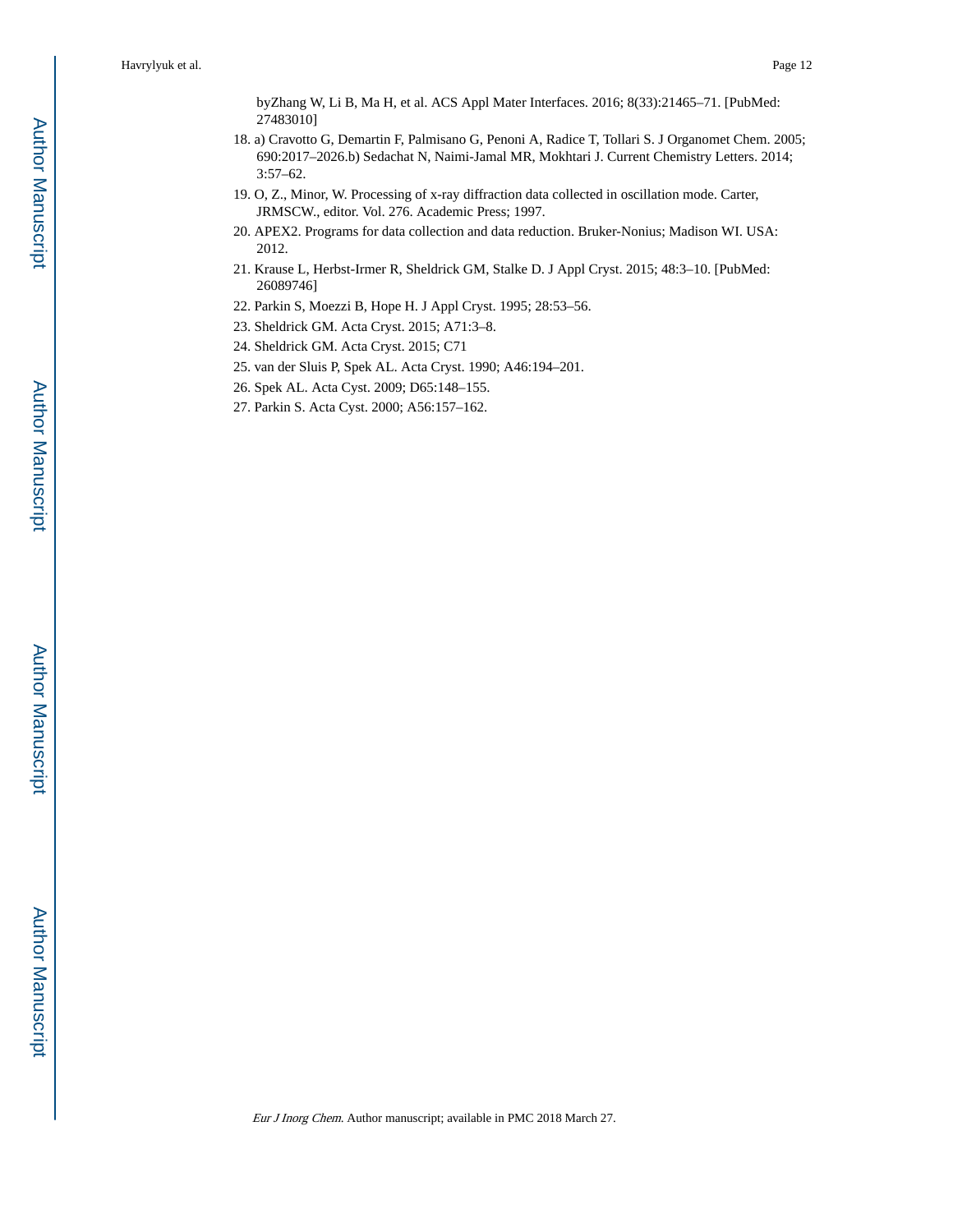

#### **Figure 1.**

Ellipsoid plot of ruthenium complexes A) ( $\rightarrow$  -6, B) ( $\rightarrow$  -7, C) ( $\land$ )-8 at 50% probability with H atoms omitted for clarity. Right column: side views highlighting the distortion of the dmphen ligand. The black dashed lined indicates the normal plane and the angle between red and black dash line represents the ligand bend. Note: for **8** only one cation of the asymmetric unit is shown.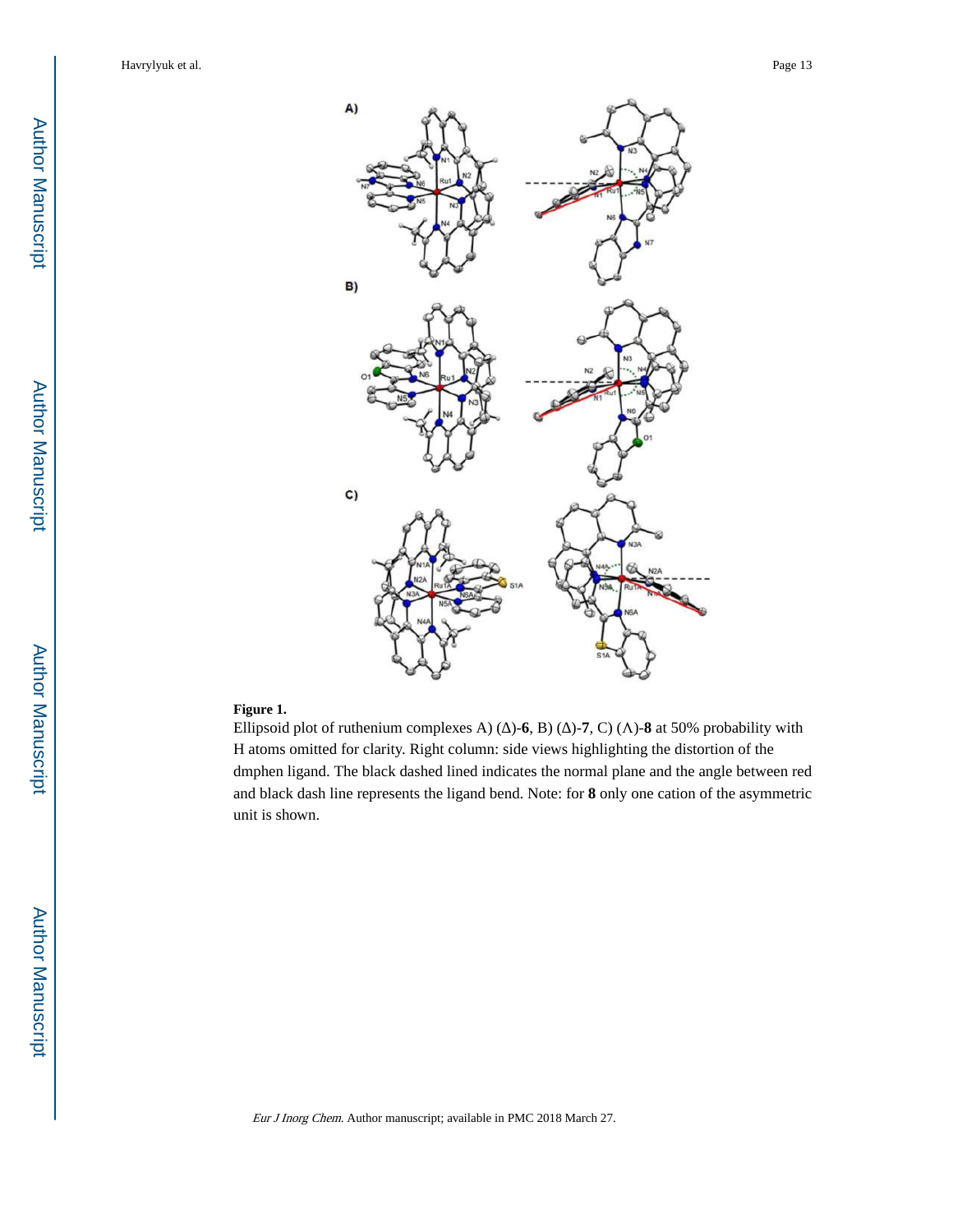Havrylyuk et al. Page 14



#### **Figure 2.**

A) Photoejection of **7** (30 μM) in water for 0–240 min irradiation followed by UV/Vis absorption; red  $=$  initial, blue  $=$  final. B) The photoejection kinetics for 7; reaction was complete in less than 5 min. Determination of photoejection products by HPLC: C) Absorption profile of **7** (black, retention time = 10.56 min) and the photochemical product (blue, retention time  $= 9.55$  min); note that the presence of CH<sub>3</sub>CN changes the absorption profile; see Figure S28). D) Photoejection reaction scheme for **6**–**8**, showing the photochemical products. E) HPLC chromatogram of **7** before (black) and after irradiation for 1 min with the Indigo LED (blue), in comparison with started ligands: dmphen (red) and pbo (green). The same light dose was used in the cell studies.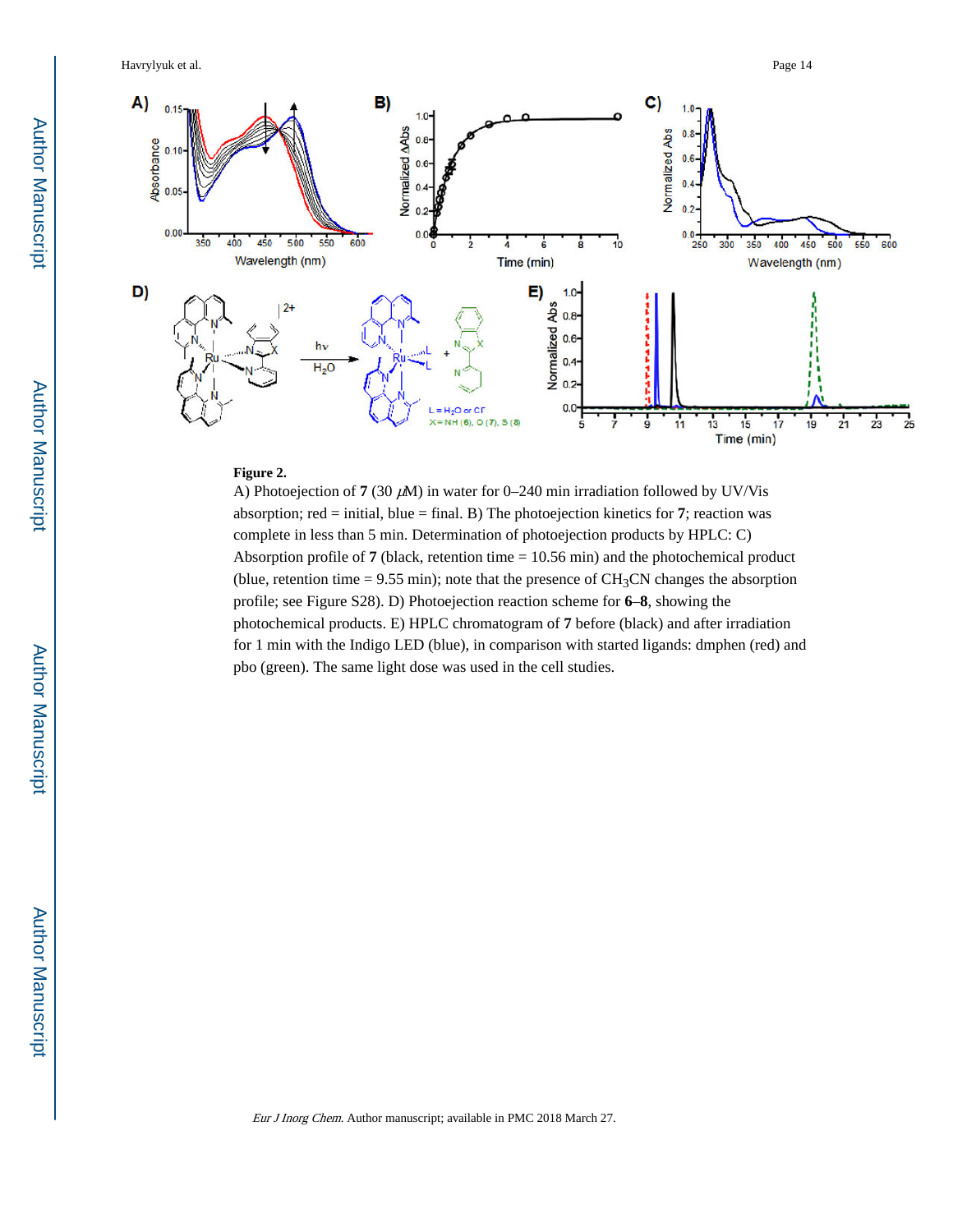

#### **Figure 3.**

Cytotoxicity dose responses of ruthenium complexes and parent ligand on HL60 cells: A) **2**  and **6**; B) **10**. Dark conditions (circles, blue line); irradiated samples, 1 min >450 nm light using the Indigo LED (29.1 J/cm<sup>2</sup>; squares, red line); ligand 2 (triangles, green line).  $(n = 3)$ .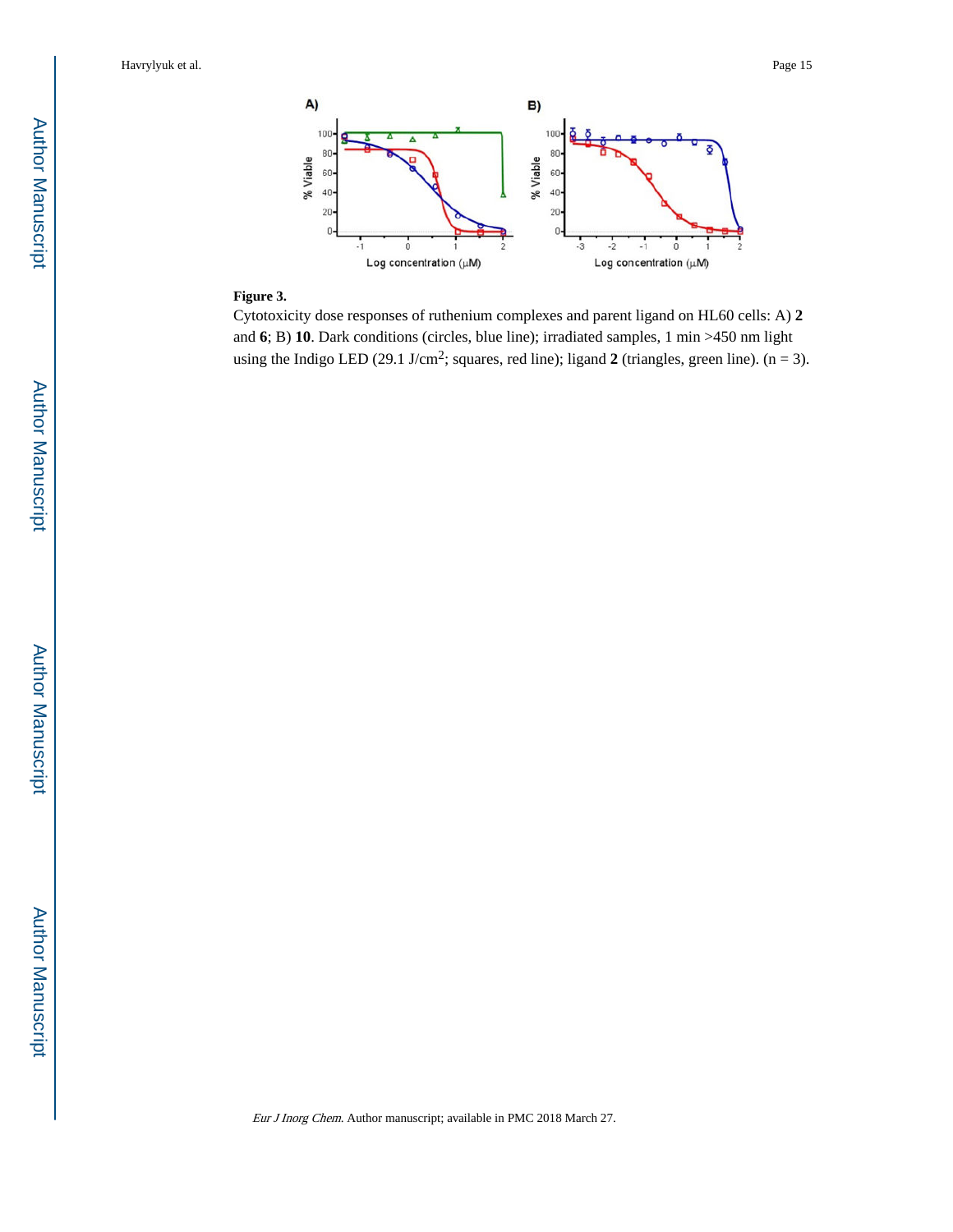



SAR Analysis for Antitumor Ru(II) Complexes with 2-(2-Pyridyl)Benzazole Ligands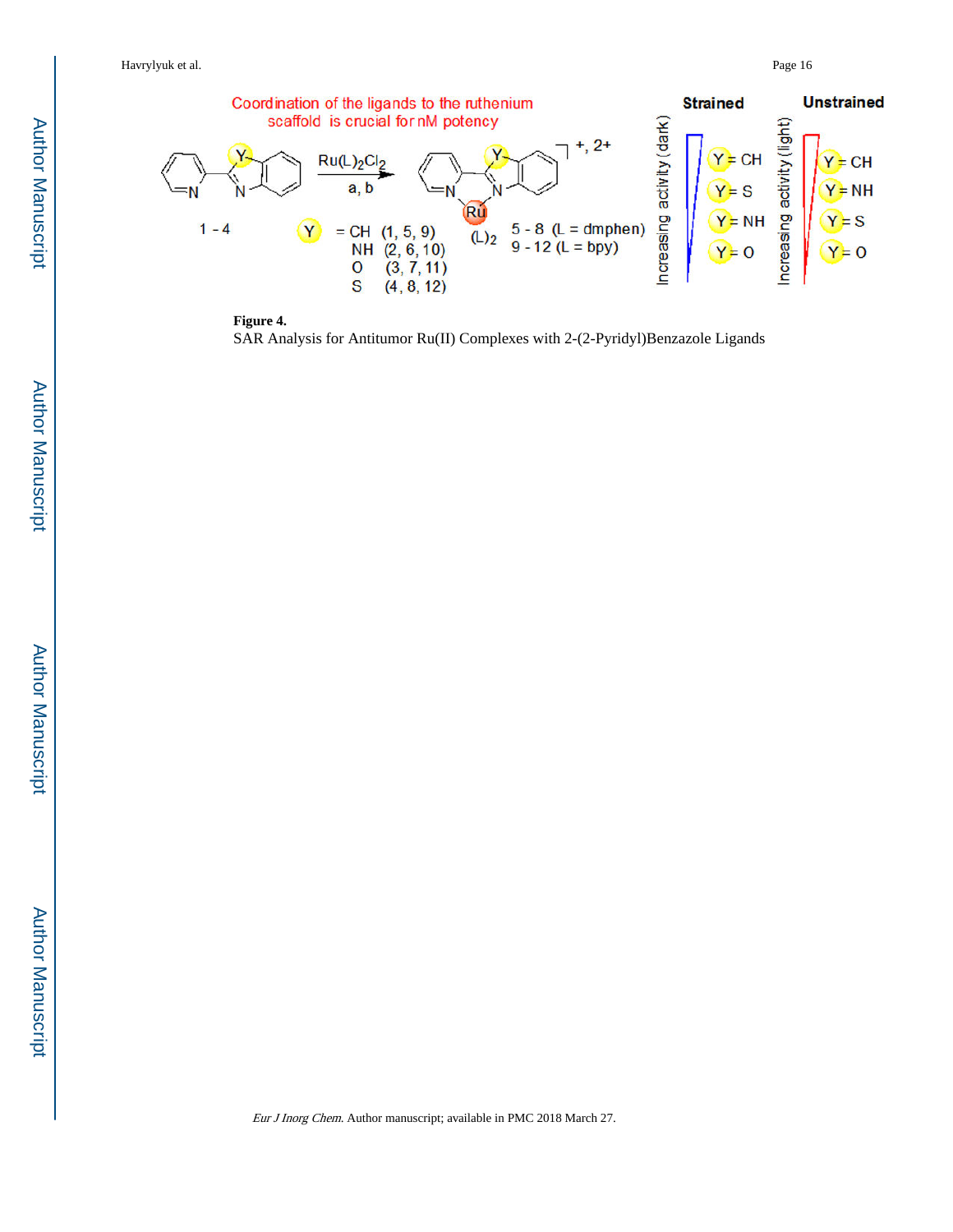

#### **Figure 5.**

Agarose gel electrophoresis of 40 μg/mL pUC19 plasmid (10 mM phosphate buffer, pH 7.5) with light-activated Ru(II) compounds. Dose response profiles: (A) **6**; (B) **8**; (C) **10**; (D) **12**; Lanes 1 and 12, DNA molecular weight standard; lane 2, linear pUC19; lane 3, relaxed circle (Cu(phen)<sub>2</sub> reaction with pUC19); lanes 4–11, 0, 7.8, 15.6, 31.25, 62.5, 125, 250, and 500 μM compound. E) Singlet oxygen generation dose responses of ruthenium complexes: **6**  (circles, orange line); **8** (squares, red line); **10** (circles, blue line); and **12** (squares, green line).  $(n = 2)$ . The data is shown as a ratio of the emission of the sensor after irradiation with the compound vs. without irradiation. The slight downward curve for **8** suggests this compound quenches singlet oxygen at high doses.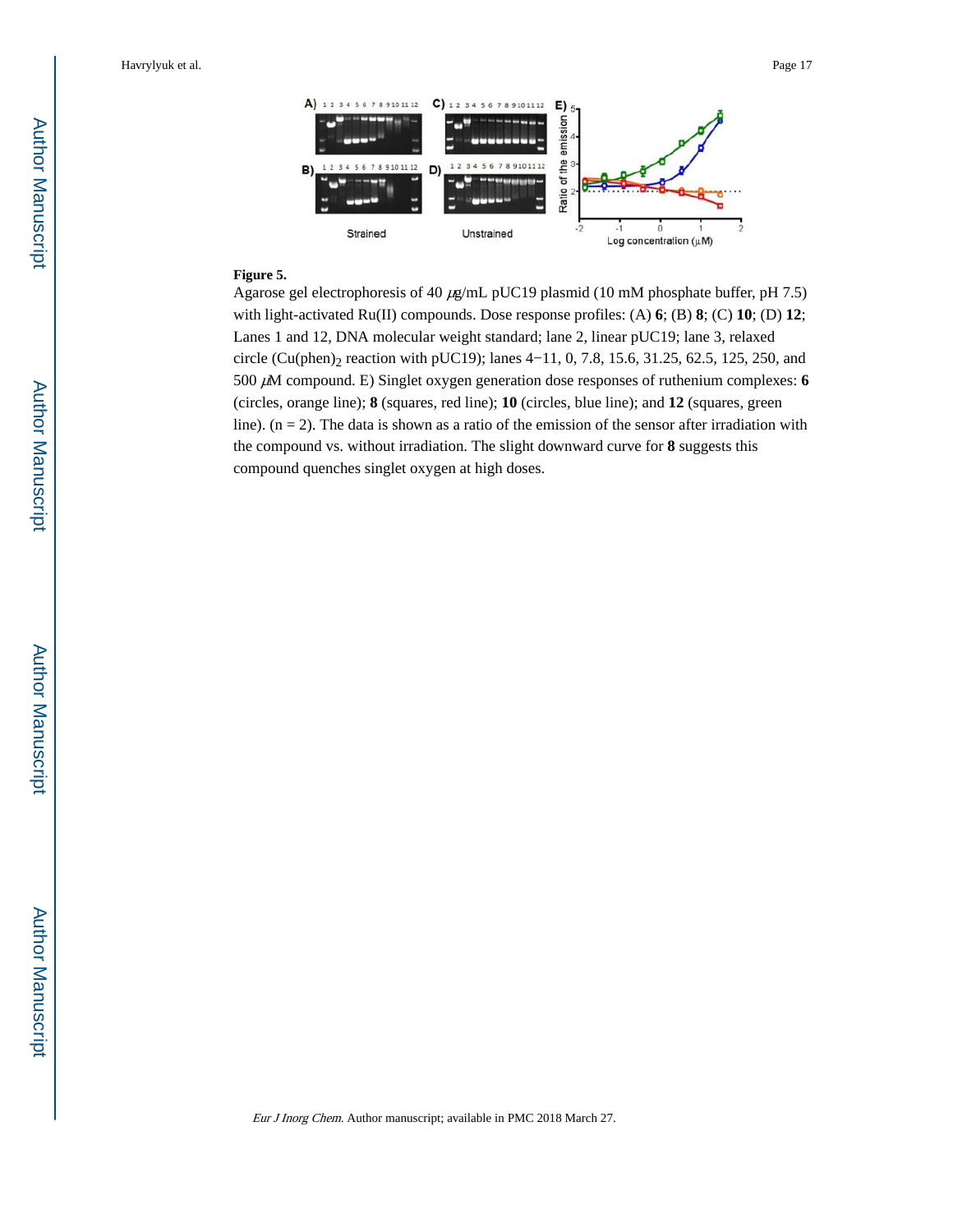



#### **Scheme 1.**

Synthesis of Ru(II) complexes with bioisosteric 2-(2-pyridyl)benzazole ligands. Reagents, conditions and yields: (a) Ru(dmphen)<sub>2</sub>Cl<sub>2</sub> (1.0 eq), ethylene glycol, 100–120 °C for 2 h (5– **8**), 20–30%; (b) Ru(bpy)<sub>2</sub>Cl<sub>2</sub> (1.0 eq), ethanol-water (1:1), 90 °C for 2 h (9–12), 45–95%.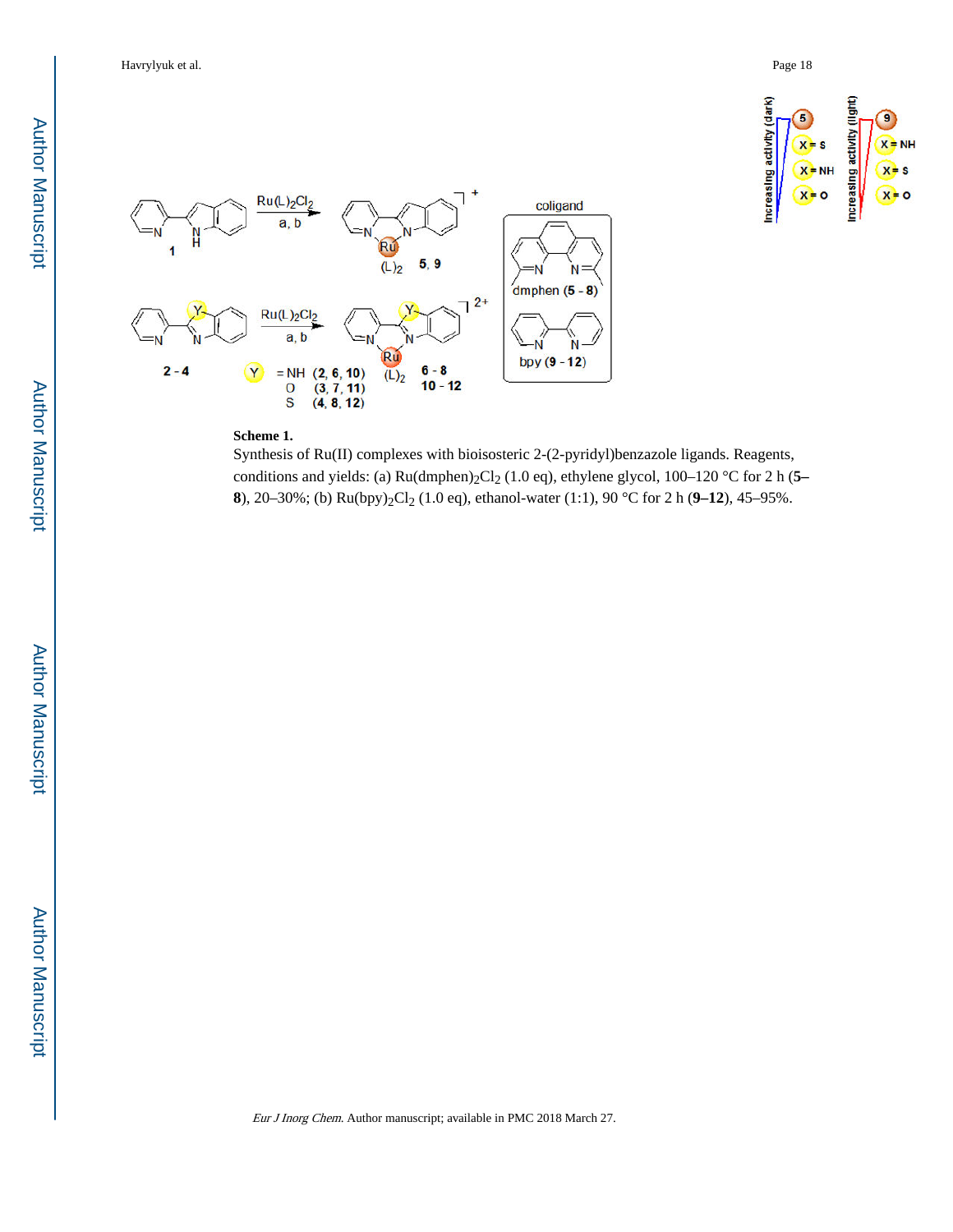#### **Table 1**

Selected bond lengths (Å), bond angles (°) and torsion angles (°) of **6**–**8**.

|                         | 6           | 7           | 8           |
|-------------------------|-------------|-------------|-------------|
| <b>Bond Lengths (A)</b> |             |             |             |
| $Ru-N1$                 | 2.114(3)    | 2.114(3)    | 2.114(2)    |
| $Ru-N2$                 | 2.097(3)    | 2.103(3)    | 2.102(2)    |
| Ru-N3                   | 2.100(3)    | 2.090(3)    | 2.097(2)    |
| Ru-N4                   | 2.120(3)    | 2.105(3)    | 2.108(2)    |
| $Ru-N5$                 | 2.109(3)    | 2.106(3)    | 2.097(2)    |
| Ru-N6                   | 2.099(3)    | 2.112(3)    | 2.112(2)    |
| <b>Bond Angles</b> (°)  |             |             |             |
| N1-Ru-N2                | 79.45(11)   | 79.73(10)   | 79.06(9)    |
| $N1-Ru-N3$              | 100.6(1)    | 100.96(11)  | 101.40(9)   |
| N1-Ru-N4                | 178.35(11)  | 178.86(11)  | 177.52(9)   |
| N1-Ru-N5                | 95.9(1)     | 95.99(10)   | 96.07(9)    |
| $N1-Ru-NG$              | 81.86(10)   | 80.24(11)   | 82.05(9)    |
| $N2-Ru-N3$              | 94.57(10)   | 94.56(10)   | 93.35(9)    |
| $N2-Ru-N4$              | 102.1(1)    | 100.78(10)  | 103.19(9)   |
| N2-Ru-N5                | 170.3(1)    | 171.59(10)  | 171.30(9)   |
| $N2-Ru-NG$              | 92.78(10)   | 94.05(10)   | 94.03(9)    |
| N3-Ru-N4                | 79.88(11)   | 80.04(11)   | 79.62(9)    |
| N3-Ru-N5                | 94.66(10)   | 93.36(10)   | 94.69(9)    |
| N3-Ru-N6                | 172.56(10)  | 171.39(10)  | 172.34(9)   |
| N4-Ru-N5                | 82.49(10)   | 83.38(10)   | 81.57(9)    |
| $N4-Ru-NG$              | 97.46(10)   | 98.69(10)   | 96.67(9)    |
| N5-Ru-N6                | 78.06(10)   | 78.02(10)   | 78.07(10)   |
| Torsion Angles (°)      |             |             |             |
| N1-C6-C7-N2             | 2.1(4)      | 1.2(5)      | $-2.2(4)$   |
| Ru-N1-C2-C3             | $-167.4(3)$ | $-167.1(3)$ | 163.2(2)    |
| Ru-N2-C11-C10           | 164.0(2)    | 165.9(3)    | $-162.8(2)$ |
| N3-C20-C21-N4           | 1.8(5)      | 2.0(4)      | $-4.0(4)$   |
| Ru-N3-C16-C17           | 169.4(3)    | 168.7(3)    | $-171.0(2)$ |
| Ru-N4-C25-C24           | $-165.6(2)$ | $-167.8(2)$ | 162.3(2)    |
| N5-C33-C34-N6           | 1.8(4)      | 3.0(5)      | $-2.3(4)$   |
| Ru-N5-C29-C30           | 176.0(3)    | 175.3(3)    | $-177.4(2)$ |
| L1 bend $a$             | 22.6        | 22.6        | 22.7        |
| L <sub>2</sub> bend $b$ | 21.4        | 19.5        | 21.6        |

 ${}^{a}_{L1}$  bend = average angle (N3-Ru-C13/C14) – 90°; L1 – dmphen where L is N1 and N2

 $b$ L2 bend = average angle (N2-Ru-C27/C28) – 90°; L2 – dmphen where L is N3 and N4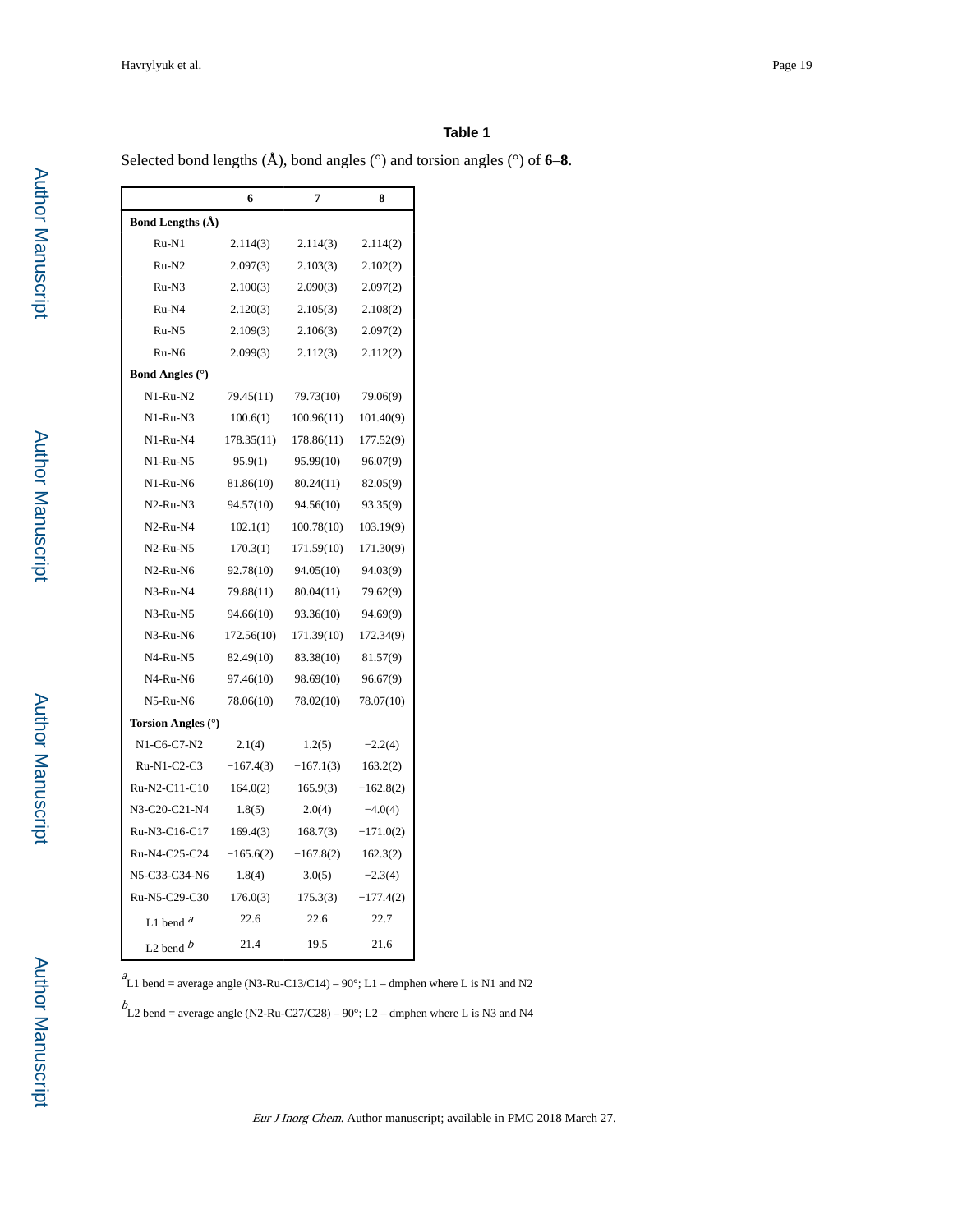#### **Table 2**

Photophysical and photochemical properties for **5**–**12** for various reaction conditions.

| Compound |       | $\lambda_{\text{max}}$ (nm) | $t_{1/2}$ (min)   |                  |
|----------|-------|-----------------------------|-------------------|------------------|
|          | water | Opti-MEM                    | water             | Opti-MEM         |
| 5        | 475   | 475                         | $47.3 + 2.80$     | n.r. $*$         |
| 6        | 455   | 455                         | $1.17+0.08$       | $10.38 + 0.33$   |
| 7        | 450   | 450                         | $1.03 + 0.09$     | $1.42+0.04$      |
| 8        | 440   | 440                         | $0.34 + 0.04$     | $0.66 + 0.002$   |
| 9        | 490   | 490                         | $66.02 \pm 13.11$ | $66.11 \pm 5.95$ |
| 10       | 455   | 435                         | n.r.              | n.r.             |
| 11       | 450   | 450                         | n.r.              | n.r.             |
| 12       | 445   | 450                         | n.r.              | n.r.             |

\* n.r. = no reaction